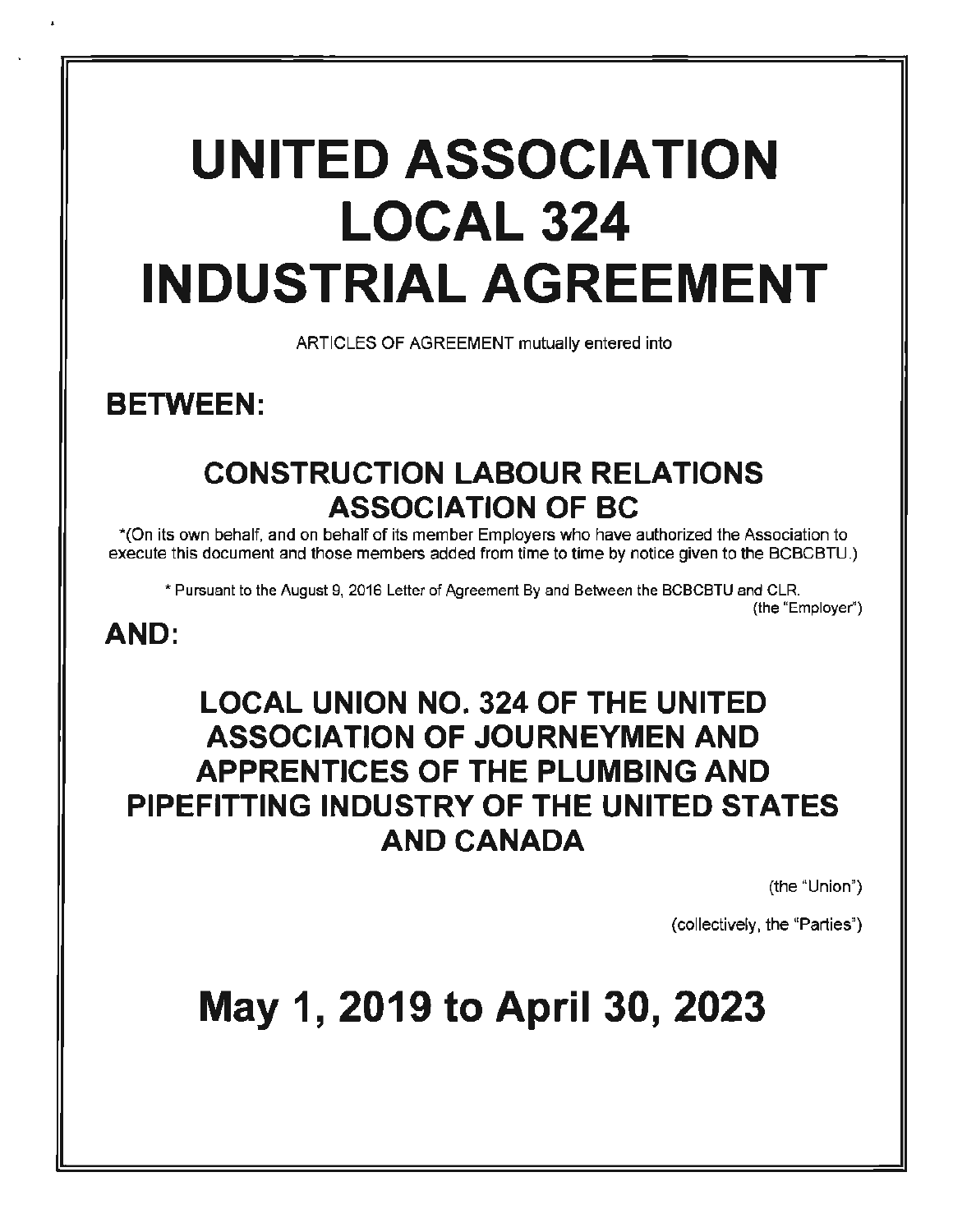# **INDEX**

| Article              | 1.00 |  |
|----------------------|------|--|
| Article              | 2.00 |  |
| Article              | 3.00 |  |
| Article              | 4.00 |  |
| Article              | 5.00 |  |
| Article              | 6.00 |  |
| Article              | 7.00 |  |
| Article              | 8.00 |  |
| Article              | 9.00 |  |
| Article 10.00        |      |  |
| Article 11.00        |      |  |
| <b>Article 12.00</b> |      |  |
| Article 13.00        |      |  |
| Article 14.00        |      |  |
| Article 15.00        |      |  |
| <b>Article 16.00</b> |      |  |
| Article 17.00        |      |  |
| Article 18.00        |      |  |
| Article 19.00        |      |  |
| Article 20.00        |      |  |
| Article 21.00        |      |  |
| Article 22.00        |      |  |
| Article 23.00        |      |  |
| Article 24.00        |      |  |
| Article 25.00        |      |  |
| Article 26.00        |      |  |
| Article 27.00        |      |  |
| <b>Article 28.00</b> |      |  |
| Article 29.00        |      |  |
| Article 30.00        |      |  |
| Article 31.00        |      |  |
| Article 32.00        |      |  |
| Article 33.00        |      |  |
| Article 34,00        |      |  |
| Article 35.00        |      |  |
|                      |      |  |
|                      |      |  |
| Appendix A           |      |  |
|                      |      |  |
|                      |      |  |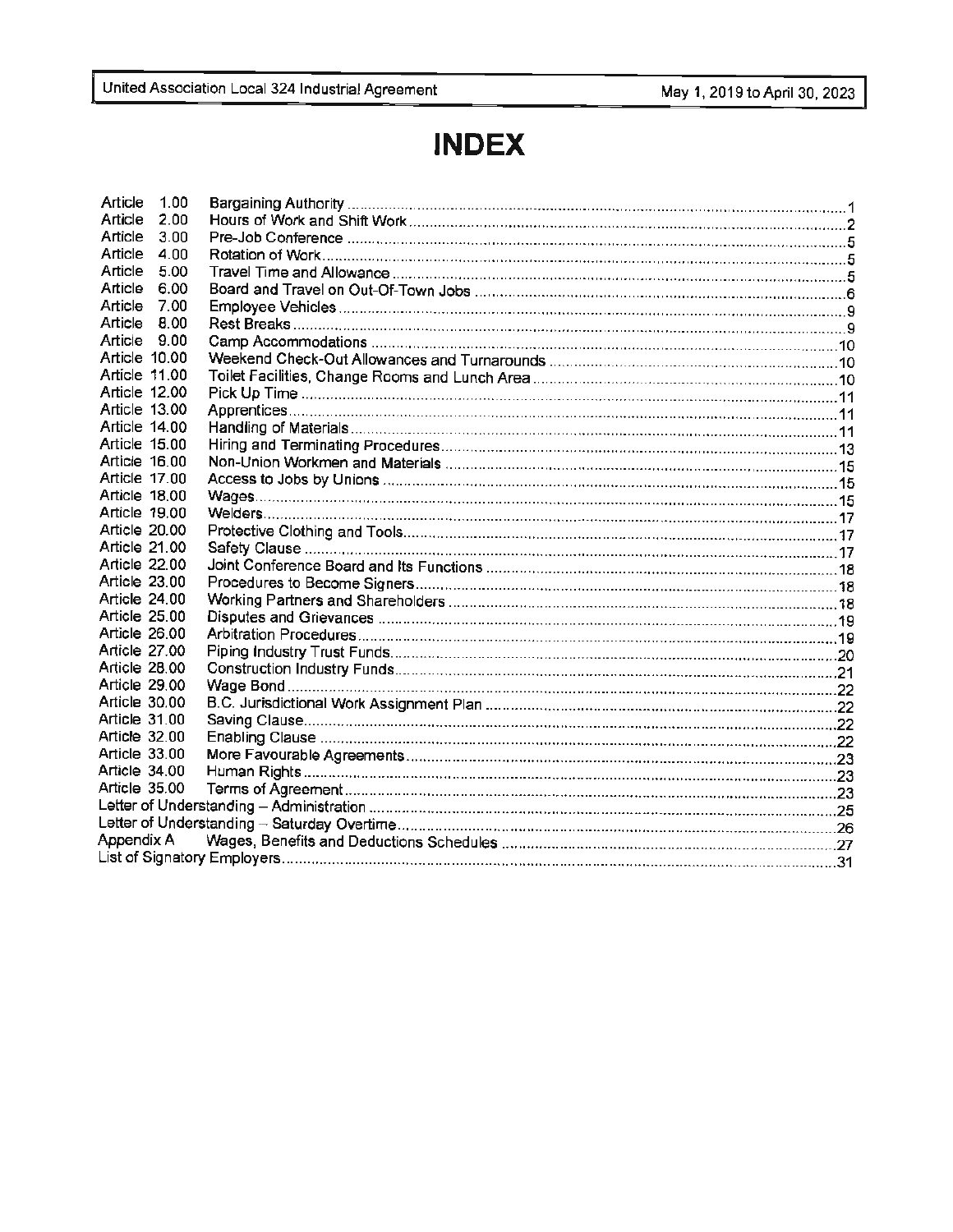# **ARTICLES** OF **AGREEMENT**

Articles of Agreement made and entered into between the CONSTRUCTION LABOUR RELATIONS ASSOCIATION OF BRITISH COLUMBIA as Party of the First Part and LOCAL UNION 324 of the UNITED ASSOCIATION OF JOURNEYMEN AND APPRENTICES OF THE PLUMBING AND PIPEFITTING INDUSTRY OF THE UNITED STATES AND CANADA as Party of the Second Part: with a view of promoting the business of heating, sanitation, gasfitting, oil burning, stoker installations and all pipe fitting installations for the conveying of liquids and air; to organize those persons who are qualified therein in order to allow these trades to insure a standard of efficiency for the protection of the public and for those persons engaged in such business, by the establishing and maintaining of fair conditions and settling of differences which may arise between those who are parties to this Agreement and to maintain industrial peace. The parties to this Agreement also intend to use training programmes and new means and methods of production to increase annual available working hours, increase industry productivity and better the standard of living for all persons engaged in this industry.

It is recognized that the Employer has the right and responsibility to direct and manage his business and shall do so in accordance with the provisions of this Agreement.

The Parties agree that the UA Standard for Excellence forms part of this Agreement

Under the terms of this Collective Agreement, an industrial project shall be defined as manufacturing and production plants such as pulp mills, sawmills, chemical plants, refineries and munitions plants, mining (including offshore drilling platforms and rigs) and transmission facilities, which include metre stations, pumping stations, compressor stations and tank farms and electric power generating plants. This definition shall not include commercial plants such as bakeries, laundries, dairy plants, poultry plants, breweries, meat processing plants, clothing manufacturers. pollution control centres, etc. No rig welder (owner operator) shall work on an industrial project. (Prior to work commencing on offshore drilling platforms and rigs, wages and conditions for divers will be negotiated by the parties for the term of this Agreement.) Any disagreement in the interpretation of this paragraph shall be referred to the Joint Conference Board.

For purposes of this Agreement, plumbing and heating installations {excluding process boilers) for comfort purposes as well as camp installations and administration buildings shall not be considered industrial work.

As a condition of signing this Agreement, the Employer agrees to execute the Commercial Agreement and the Service Agreement should the Employer engage in work falling under either Collective Agreement

# **ARTICLE 1.00** -- **BARGAINING AUTHORITY**

**1.01** The parties agree that this Agreement is binding upon the Construction Labour Relations Association of British Columbia on behalf of its members who have authorized the Association to conclude a Collective Agreement on their behalf with Local Union 324 and each and every one of its members. For the purposes of this Agreement, the Party of the First Part is designated and recognized by the Party of the Second Part as the sole agent and authority for bargaining. The Party of the Second Part agrees that the Party of the First Part shall solely represent each and every of its members in respect of any dispute, grievance, question, negotiation, matter or thing pertaining to or arising out of this Agreement and that no direct bargaining, negotiation or discussion shall take place between individual Employers and the Party of the Second Part, except at the direction of the Party of the First Part and except as provided in this Agreement.

# **ARTICLE 2.00** -- **HOURS OF WORK AND SHIFT WORK**

**2.01 (a)**  On the first shift or regular day shift, the hours of work shall be from 8:00 a.m. to 4:30 p.m. from Monday to Friday inclusive, with one-half (½) hour for lunch. No Employee shall be employed for more than forty (40) hours per week without the sanction of the Business Manager or Business Representative of the Local Union. Overtime sanction shall not be unreasonably withheld.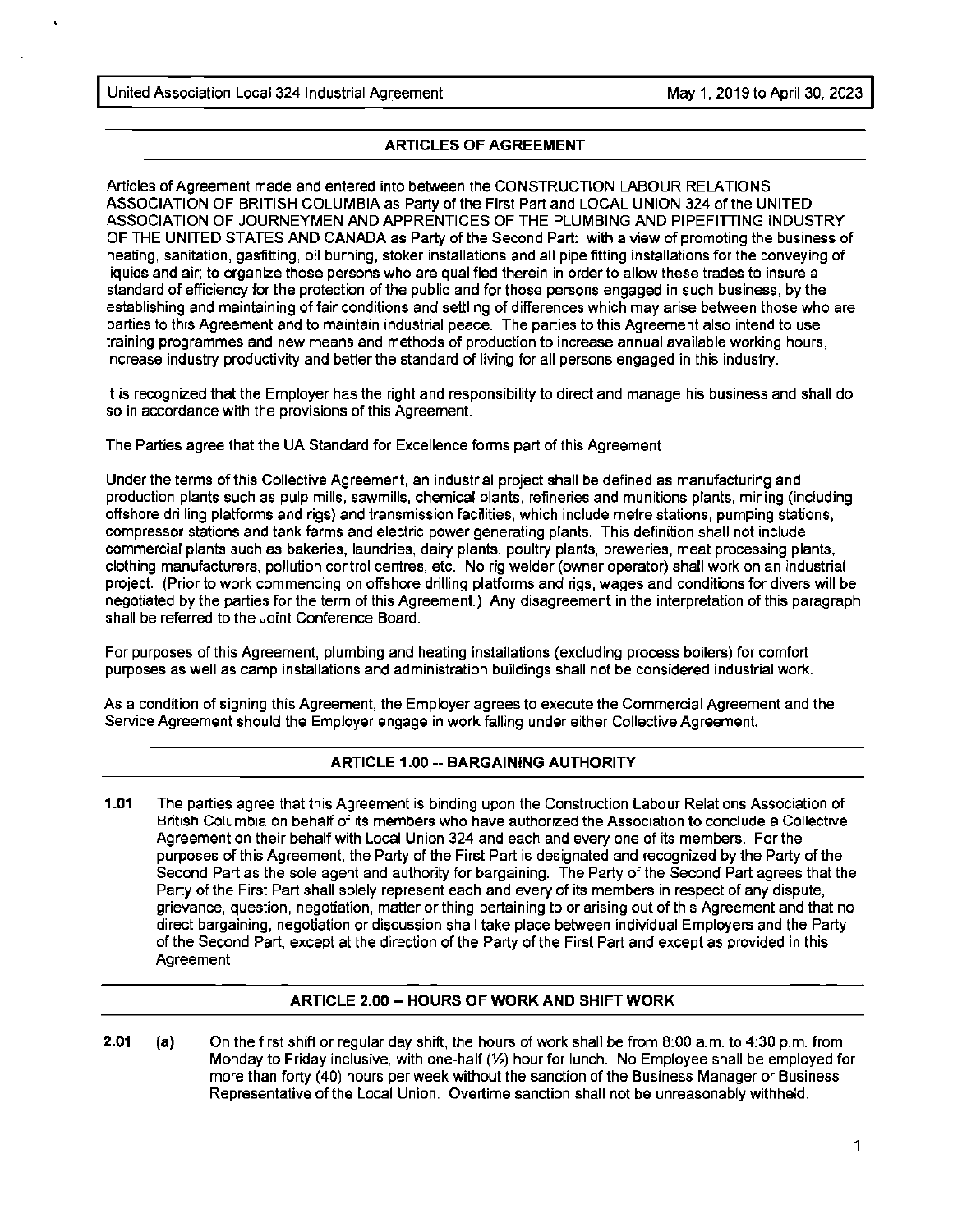**(b)** The Employer may schedule the regular work week in four (4) consecutive ten (10) hour days at straight time rates, provided that the four (4) ten (10) hour days are scheduled during the Monday through Thursday period or the Tuesday through Friday period. Where this option is worked, all hours in excess of ten (10) hours per day, shall be paid for at two (2) times the applicable rate of pay. When a fifth (5th) day is worked, the first ten (10) hours shall be paid at one and one-half (1-1/2) times the applicable rate of pay. All other hours on this compressed work schedule shall be paid at two {2) times the applicable rate of pay.

If the Employer exercises an afternoon or night shift on the compressed work week format, afternoon or night shift premium will apply.

Where the Monday through Thursday option is worked and a statutory holiday falls on the Friday, the Friday shall be the observed day off. Where the Tuesday through Friday option is worked and a statutory holiday falls on the Monday, the Monday is the observed day off.

- (c) It is mutually agreed that the starting and stopping time may be varied by one (1) hour, earlier or later than the normal 8:00 a.m. start, at the Employer's discretion.
- **(d)** On Industrial jobs, the starting and stopping times shall be at the tool lock-up or lunch room (for non-camp jobs).
- **2.02** All work done in excess of these hours shall be considered overtime and paid for at one and one-half { 1- 1/2) the regular rate of pay for the first two (2) hours Monday through Friday and double time thereafter. An Employee shall receive payment at the rate of double time for all time worked on Saturdays, Sundays, New Year's Day, Family Day {Effective February 2013), Good Friday, Easter Monday, Victoria Day, Canada Day, the Friday preceding British Columbia Day, British Columbia Day, the Friday preceding Labour Day, Labour Day, Remembrance Day, Thanksgiving Day, Christmas Day, Boxing Day

In the event the Federal or Provincial Governments declare a new Statutory Holiday, representatives from BCBCBTU and CLRA shall meet when the holiday comes into effect to determine which Non-Statutory Holiday currently provided in the Collective Agreement shall be floated to the period between Christmas and New Years.

Any holiday falling on Saturday or Sunday shall be observed the following work day(s). No Employee shall be required to work on labour Day, except for the preservation of life or property.

No Employee shall work more than sixteen (16) hours on any one (1) shift unless it is for an emergency situation.

- **2.03** An Employee who reports for work and for whom no work or less than four (4) hours' work is available, shall receive not less than four (4) hours' pay at the prevailing rates, unless he has been notified by the Employer before leaving home not to report. No call out on any day (Saturday and Sunday included) shall be paid at less than four (4) hours at the prevailing rates on any work. An Employee who commences work on the second half of his shift and is sent home for any reason by the Employer shall be paid for the remainder of this shift at prevailing rates.
- **2.04** More than one (1) shift may be worked at straight time on afternoon and graveyard shifts, only if continued for three (3) consecutive working days.
- **2.05** Shift work and approximate size of crews are to be established before commencement of same. If an Employee does not work the required number of shifts he shall be entitled to the overtime rates for hours worked only.
- **2.06** Afternoon shifts shall be eight (8) hours' pay for seven and one-half (7-1/2) hours worked and shall not extend past midnight. Overtime rates will be paid after midnight or after the Employee has worked seven and one-half (7-1/2) hours if the shift ends before midnight.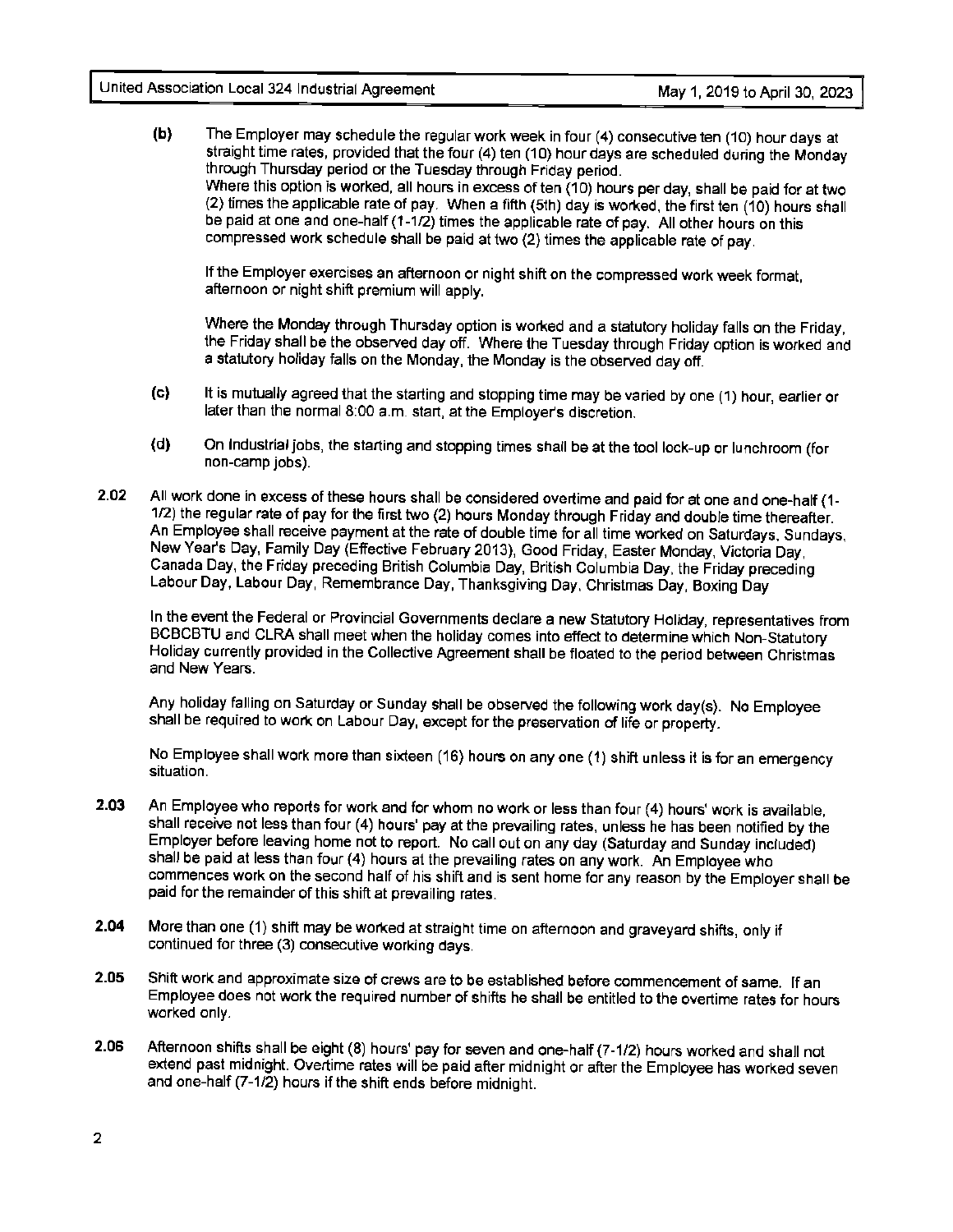**2.07** Graveyard shifts shall be eight (8) hours pay for seven (7) hours worked.

**2.08** All work performed after a regular shift in any one (1) day shall be considered overtime until a break of eight (8) hours occurs and shall be paid at the rate of double time. No Employee shall be permitted to work two (2) consecutive shifts.

If an Employee is required to work before an eight (8) hour break occurs he will be paid overtime rates until such time as an eight (8) hour break occurs.

#### **Shift Appendix "A"**

#### **One, Two or Three Regular Shifts**

This schedule shall be applicable from 12:01 a.m. Monday to 12:00 midnight Friday. On Saturdays, Sundays, and recognized holidays, overtime rates shall apply. Shift differential on Saturday, Sunday and recognized holidays shall be paid at the prevailing rate.

#### **1st Shift:**

| Commence<br>Meal<br>Commence<br><b>TOTAL 8 HOURS</b> | @ 7:30 a.m. to 11:30 a.m.<br>@ 11:30 a.m. to 12:00 p.m.<br>@ 12:00 p.m. to 4:00 p.m. | 4<br>0<br>4 | hours<br>hours<br>hours |
|------------------------------------------------------|--------------------------------------------------------------------------------------|-------------|-------------------------|
| 2nd Shift                                            |                                                                                      |             |                         |
| Commence                                             | @ 4:00 p.m. to 8:00 p.m.                                                             | 4           | hours                   |
| Meal                                                 | @ 8:00 p.m. to 8:30 p.m.                                                             |             | hours                   |
| Commence                                             | @ 8:30 p.m. to 12:00 a.m.                                                            | 3.5         | hours                   |
|                                                      | TOTAL 7.5 HOURS + 0.5 HOUR SHIFT DIFFERENTIAL = 8 HOURS                              |             |                         |
| 3rd Shift                                            |                                                                                      |             |                         |
| Commence                                             | @ 12:00 a.m. to 4:00 a.m.                                                            | 4           | hours                   |
| Meal                                                 | @ 4:00 a.m. to 4:30 a.m.                                                             | 0           | hours                   |
| Commence                                             | @ 4:30 a.m. to 7:30 a.m.                                                             | 3           | hours                   |
|                                                      | TOTAL 7 HOURS + 1 HOUR SHIFT DIFFERENTIAL = 8 HOURS                                  |             |                         |

#### **Scheduling of Shifts:**

- **(a)** The Employer may schedule an afternoon and /or night shift if/as required.
- **(b)** Three (3) consecutive days shall be necessary to constitute an afternoon shift or night shift.
- **(c)** It shall not be necessary for there to be a day shift in order for there to be an afternoon andfor a night shift.

#### **Shift Premiums**

The Employer shall pay a shift premium over and above the otherwise applicable straight time hourly wage rate to any Local 324 member who is employed on an afternoon or night shift. Such shift premium shall be paid in accordance with the following schedule.

Day Shift: No shift premium

Afternoon or Night Shift: Six dollars (\$6.00) per hour worked on any shift which constitute an afternoon or night shift.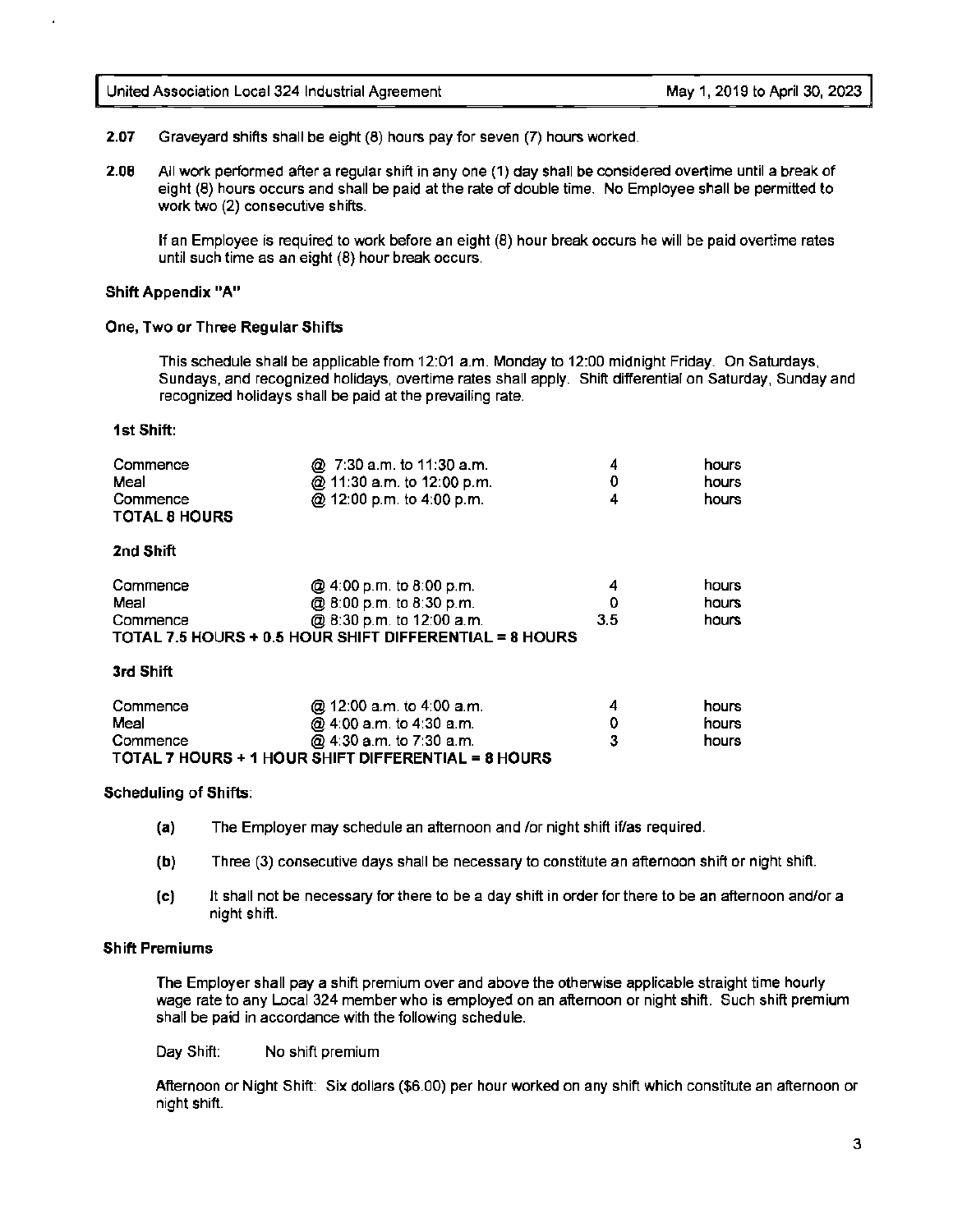Second and subsequent meal breaks are not considered to be hours worked. Notwithstanding any contrary interpretation of the foregoing schedule, a shift commencing at 3:30 pm shall be deemed to be an afternoon shift and a shift commencing at 8:30 pm. shall be deemed to be a night shift. Overtime on afternoon and night shifts shall be payable for all hours of work performed in excess of eight (8) hours per shift. These premiums will not be paid for Saturday, Sunday or Statutory Holidays.

| One or Two Nine-Hour Shifts       |                                                                                          |                      |          |                    |
|-----------------------------------|------------------------------------------------------------------------------------------|----------------------|----------|--------------------|
|                                   |                                                                                          | <b>Straight Time</b> | 1.5 Time | <b>Double Time</b> |
|                                   | 1st Shift - Monday through Friday                                                        |                      |          |                    |
| Commence                          | @ 8:00 a.m. to 12:00 p.m.                                                                | 4hrs                 |          |                    |
| Meal                              | @ 12:00 p.m. to 12:30 p.m.                                                               | 0hrs                 |          |                    |
| Commence                          | @ 12:30 p.m. to 5:30 p.m.                                                                | 4hrs                 | 1hr      |                    |
|                                   | TOTAL 8 HOURS + 1 HOUR @ 1.5 TIME = 9.5 HOURS                                            |                      |          |                    |
|                                   |                                                                                          |                      |          |                    |
|                                   | 2nd Shift - Monday through Friday                                                        |                      |          |                    |
| Commence                          | @ 5:30 p.m. to 9:30 p.m.                                                                 | 4hrs                 |          |                    |
| Meal                              | @ 9:30 p.m. to 10:00 p.m.                                                                | <b>Ohrs</b>          | 1 hour   |                    |
| Commence                          | @ 10:00 p.m. to 3:00 a.m.                                                                | 4hrs                 |          |                    |
|                                   | TOTAL 8 HOURS + 1 HOURS @ 1.5 TIME = 9.5 HOURS + 9 HOURS @ \$6.00 PER HOUR SHIFT PREMIUM |                      |          |                    |
|                                   |                                                                                          |                      |          |                    |
| One or Two Ten-Hour Shifts        |                                                                                          |                      |          |                    |
|                                   |                                                                                          | <b>Straight Time</b> | 1.5 Time | <b>Double Time</b> |
|                                   |                                                                                          |                      |          |                    |
| 1st Shift - Monday through Friday |                                                                                          |                      |          |                    |
| Commence                          | @ 8:00 a.m. to 12:00 noon                                                                | 4hrs                 |          |                    |
| Meal                              | @ 12:00 noon to 12:30 p.m.                                                               | Ohrs                 |          |                    |
| Commence                          | @ 12:30 p.m. to 4:30 p.m.                                                                | 4hrs                 |          |                    |
| Commence                          | @ 4:30 p.m. to 6:30 p.m.                                                                 |                      | 2hrs     |                    |
|                                   | TOTAL 8 HOURS + 2 HOURS @ 1.5 TIME = 11 HOURS                                            |                      |          |                    |
|                                   |                                                                                          |                      |          |                    |
|                                   | 2nd Shift - Monday through Friday                                                        |                      |          |                    |
| Commence                          | @ 6:30 p.m. to 10:30 p.m.                                                                | 4hrs                 |          |                    |
| Meal                              | @ 10:30 p.m. to 11:00 p.m.                                                               |                      |          |                    |
| Commence                          | @ 11:00 p.m. to 3:00 a.m.                                                                | 4hr                  | 2hrs     |                    |
| Commence                          | @ 3:00 a.m. to 5:00 a.m.                                                                 |                      |          |                    |
|                                   | TOTAL 8 HOURS + 2 HOURS @ 1.5 TIME = 11 HOURS + 10 HOURS @ \$6.00 PER HOUR SHIFT PREMIUM |                      |          |                    |
|                                   |                                                                                          |                      |          |                    |
| One or Two Eleven-Hour Shifts     |                                                                                          |                      |          |                    |
|                                   |                                                                                          | <b>Straight Time</b> | 1.5 Time | <b>Double Time</b> |
| 1st Shift - Monday through Friday |                                                                                          |                      |          |                    |
| Commence                          | @ 8:00 a.m. to 12:00 noon                                                                | 4hrs                 |          |                    |
| Meal                              | @ 12:00 noon to 12:30 p.m.                                                               | <b>Ohrs</b>          |          |                    |
| Commence                          | @ 12:30 p.m. to 4:30 p.m.                                                                | 4hrs                 |          |                    |
| Meal                              | @ 4:30 p.m. to 5:00 p.m.                                                                 | $0.5$ hrs            |          |                    |
| Commence                          | @ 5:00 p.m. to 8:00 p.m.                                                                 |                      | 2hrs     | 1hr                |
|                                   | TOTAL 8.5 HOURS + 2 HOURS @ 1.5 TIME + 1 HOUR @ 2 TIME = 13.5 HOURS                      |                      |          |                    |
|                                   |                                                                                          |                      |          |                    |
| 2nd Shift - Monday through Friday |                                                                                          |                      |          |                    |
| Commence                          | @ 8:00 p.m. to 12:00 mid.                                                                | 4hrs                 |          |                    |
| Meal                              | @ 12:00 mid. to 12:30 a.m.                                                               | Ohrs                 |          |                    |
| Commence                          | @ 12:30 a.m. to 4:30 a.m.                                                                |                      | 2hrs     | 2hrs               |
| Meal                              | @ 4:30 a.m. to 5:00 a.m.                                                                 | 0.5hrs               |          |                    |
| Commence                          | @ 5:00 a.m. to 8:00 a.m.                                                                 |                      |          | 3hrs               |
|                                   | TOTAL 4.5 HOURS + 2 HOURS @ 1.5 TIME + 5 HOURS @ 2 TIME = 17.5 HOURS                     |                      |          |                    |
|                                   |                                                                                          |                      |          |                    |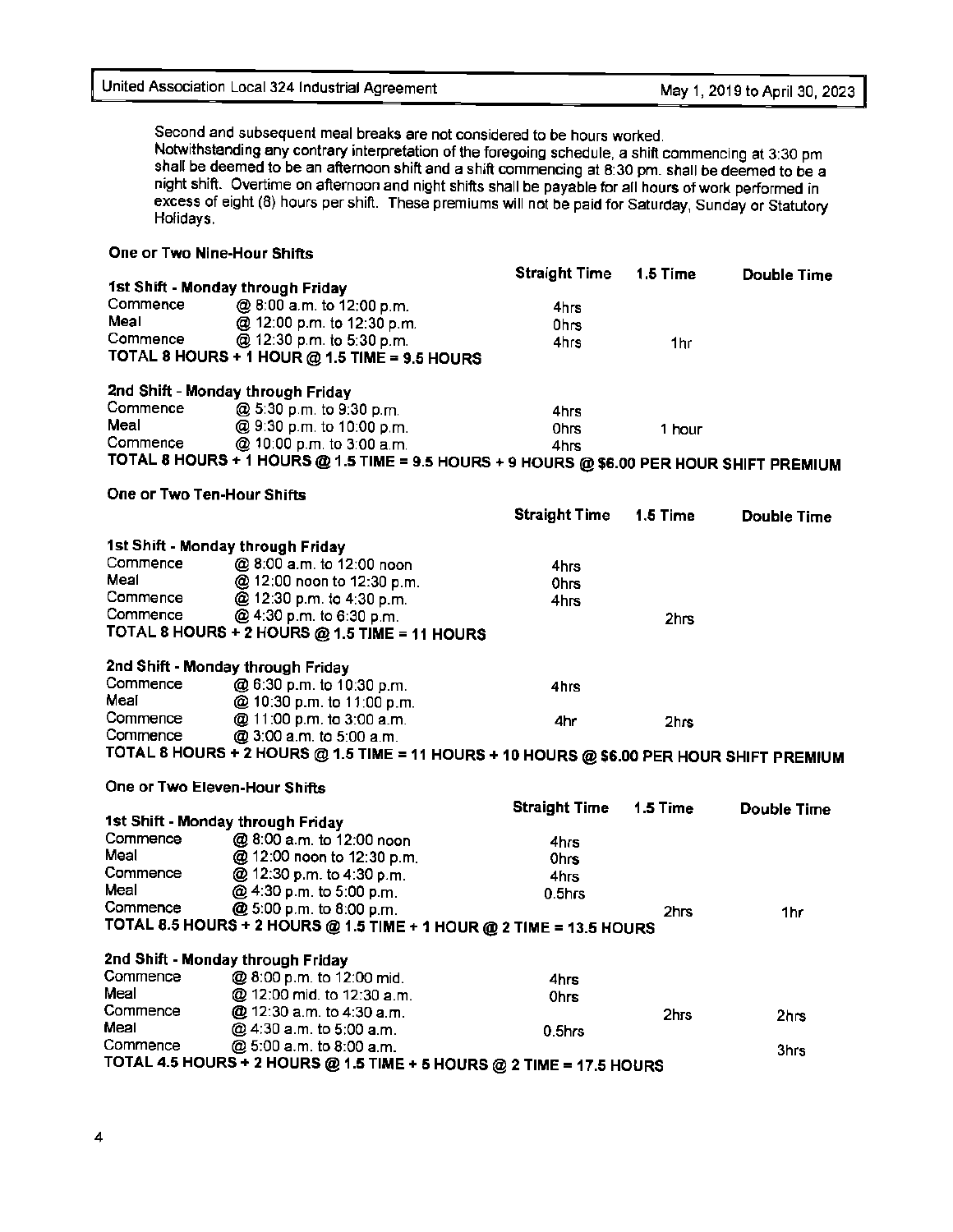**2.09** In the event an Employee is required to work overtime past the hour of 12:00 o'clock midnight and his Employer instructs that he takes an eight (8) hour break so that double time rates would not apply the following day, the Employee's time shall start at the regular starting time of 8:00 o'clock a.m. For example, an Employee works until 3:00 o'clock a.m., takes an eight (8) hour break, starts work at 11 :00 o'clock a.m. and will be paid from 8:00 o'clock a.m. at straight time rates. If an Employee does not return to work after the eight (8) hour break he shall be paid his regular rate of pay up until the eight (8) hour break occurred.

# **2.10 Overtime Lunch Period**

When overtime is required in excess of regular hours on the shift, exceeding two (2) hours Employees shall receive one-half(½) hour lunch period at straight time rates. For each additional four (4) hours of work the Employer shall supply lunch at no loss of time.

# **2.11 Time Off for Union Business**

Employees serving on the Joint Conference Board and various Union Committees or as Trustees of the various funds covered by the terms of this Agreement shall be allowed time off to attend to Union business after making arrangements with the Employer.

# **ARTICLE 3.00 -- PRE.JOB CONFERENCE**

**3.01** If a pre-job conference is deemed to be necessary it will be held in the city of Victoria. The final conclusion as to whether or not the pre-job conference is necessary will be left to the Joint Conference Board.

# **ARTICLE 4.00-- ROTATION OF WORK**

**4.01** The Party of the First Part agrees that for the proper observance of the terms of this Agreement its members shall endeavour to provide a more equitable distribution of the work and on contracts where it is possible that a system of rotation of the men be established. This will be worked out in co-operation with the Business Representative and Joint Conference Board.

# **ARTICLE 5.00 --TRAVEL TIME AND ALLOWANCE**

- **5.01** When working outside the free travel zones (described in Article 6) the member and/or Apprentices shall report to the actual work site as directed by his Employer at 8:00 a.m. (or the beginning of his work day) and shall remain at the site of the actual work for his full work day, working eight (8) hours on the job or more if overtime in accordance with the Agreement is involved (or less in accordance with the Agreement when shift work is involved).
- **5.02** If the Employee must leave the job during the working day due to illness or other legitimate reasons as later approved by the Joint Conference Board, he shall be paid the full day's travel expense allowance in accordance with this Clause, but only wages for time actually worked.
- **5.03** If the Employee receives permission to leave the job during the working day to receive medical attention for an injury received on the job, he shall be paid the full day's travel expense allowance and wages for the day of the accident.
- **5.04** It is only the intent of this Article that each Employee be paid once and only once each day for the travel time and expense involved.
- **5.05** The responsibility for method of transportation and resultant expense is solely that of the Employee.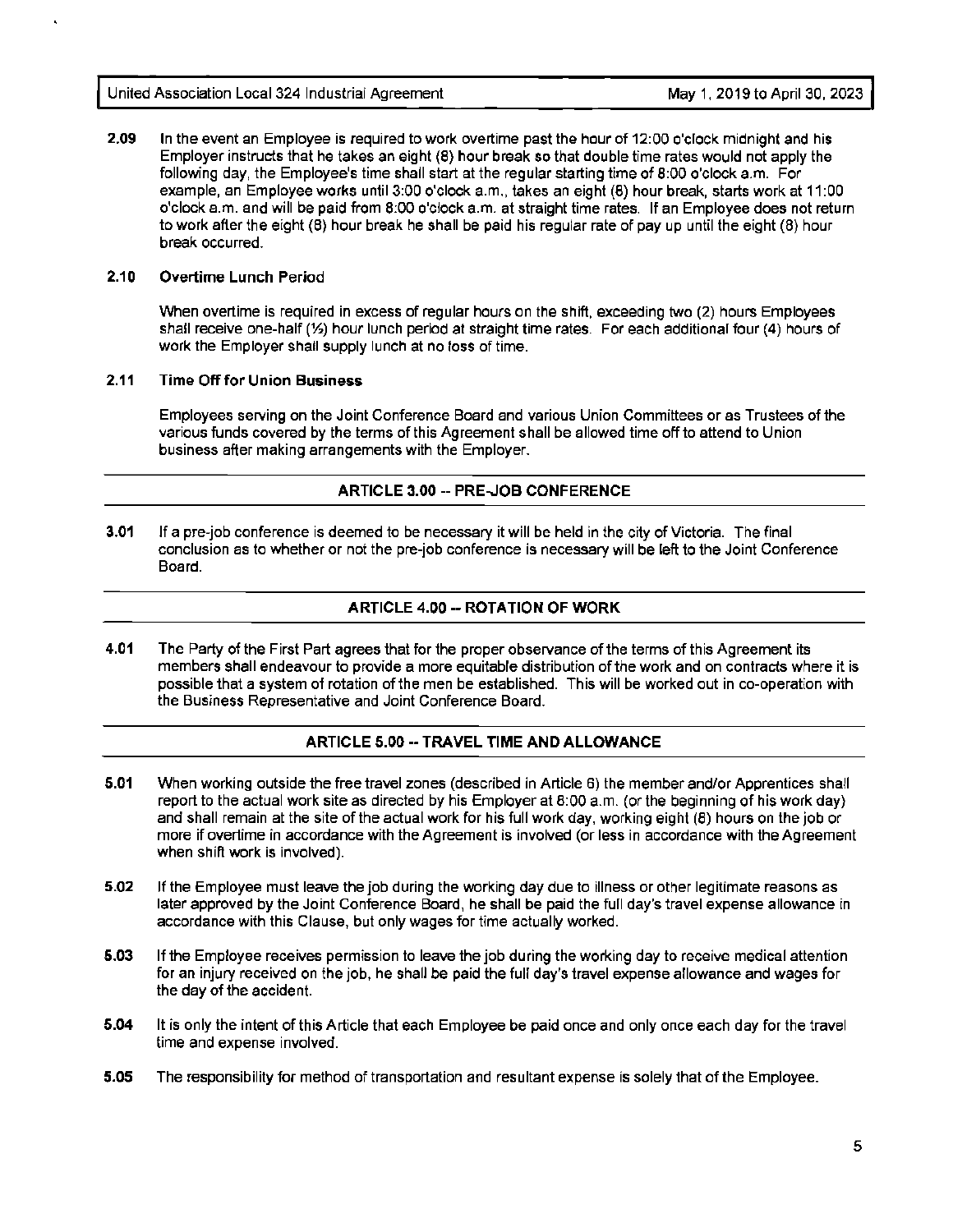- **5.06** In going to work outside the five (5) mile circle from City Hall and returning daily, men shall be paid for the time consumed between this point and the job, providing they are on the job eight (8) hours.
- **5.07** Where Employees are requested to use their own cars by the Employer they shall receive an allowance of thirty-six cents (\$0.36) per kilometre. If living closer to job than distance from shop to job, such lesser mileage shall apply.
- **5.08** The Employer has the sole prerogative of determining in each individual case whether or not the job is to be ruled an "out-of-town" job, in which case the provisions of Article 6 will apply and the Union will be notified.

# **ARTICLE 6.00-- BOARD AND TRAVEL ON OUT-OF-TOWN JOBS**

- **6.01** The free zone of travel in the Victoria area shall be confirmed to include all areas contained within the corporate city limits of the City of Victoria. The parties agree that where the Employee lives within forty (40) road kilometres from the job, the Employee will be paid on the basis of thirty-four dollars (\$34.00) for the round trip travel distance driven per day worked, (effective May 1, 2007, thirty-six dollars (\$36.00) and effective May 1, 2009, thirty-eight dollars (\$38.00) for the round trip distance per day worked.) It is recognized by the parties that the onus is on the Employee to properly declare the location of residence at time of hire for income tax purposes related to these provisions.
- **6.02** Where the Employee lives between forty-one (41) and ninety (90) road kilometres from the job, the Employee will be paid on the basis of seventy dollars (\$70.00), for the round trip travel distance driven per day worked. Effective May 1, 2013 the employee will be paid on the basis of seventy-five dollars (\$ 75.00) for the round trip travel distance driven per day worked. The parties further agree, that if Employees within this forty-one (41) and ninety (90) kilometre distance from the job, are required to work a shift or eleven (11) hours or greater, they shall have access to one of the following options for the duration of that schedule if their residence is beyond fifty (50) kilometres from the job.

For Employees traveling from beyond ninety (90) kilometres from the job, and where there is no camp accommodation, the Employee shall either choose:

- **(a)** Living out allowance per day Current rate - \$ 145.00 per day Effective May 1, 2020 - \$ 150.00 per day Effective May 1, 2022 - \$ 155.00 per day
	- or
- **(b)** Room plus meal allowance: Current rate - Room plus \$ 65.00 Effective May 1, 2020 - Room plus  $$67.50$ Effective May 1, 2022 - Room plus \$ 70.00

These options to be on a seven (7} day per week basis.

It is further agreed by the parties that under the room plus meal allowance option, if the Employer supplied accommodation is more than forty (40) kilometres from the job site, the Employer will pay a daily travel allowance (for days worked) based on the cents-per-kilometre formula in Article 5 measured from the accommodation to the forty kilometre zone and back to the accommodation. It is recognized by the parties that the onus is on the Employee to properly declare the location of residence at time of hire for income tax purposes related to these provisions.

Effective April 1, 1998, any Employee who qualifies under Section 6.05 as a bona fide resident of his employment area and the job is outside the five (5) road miles from the main post office shall receive the lesser of a daily travel allowance from the five (5} road miles or room and board payments. The travel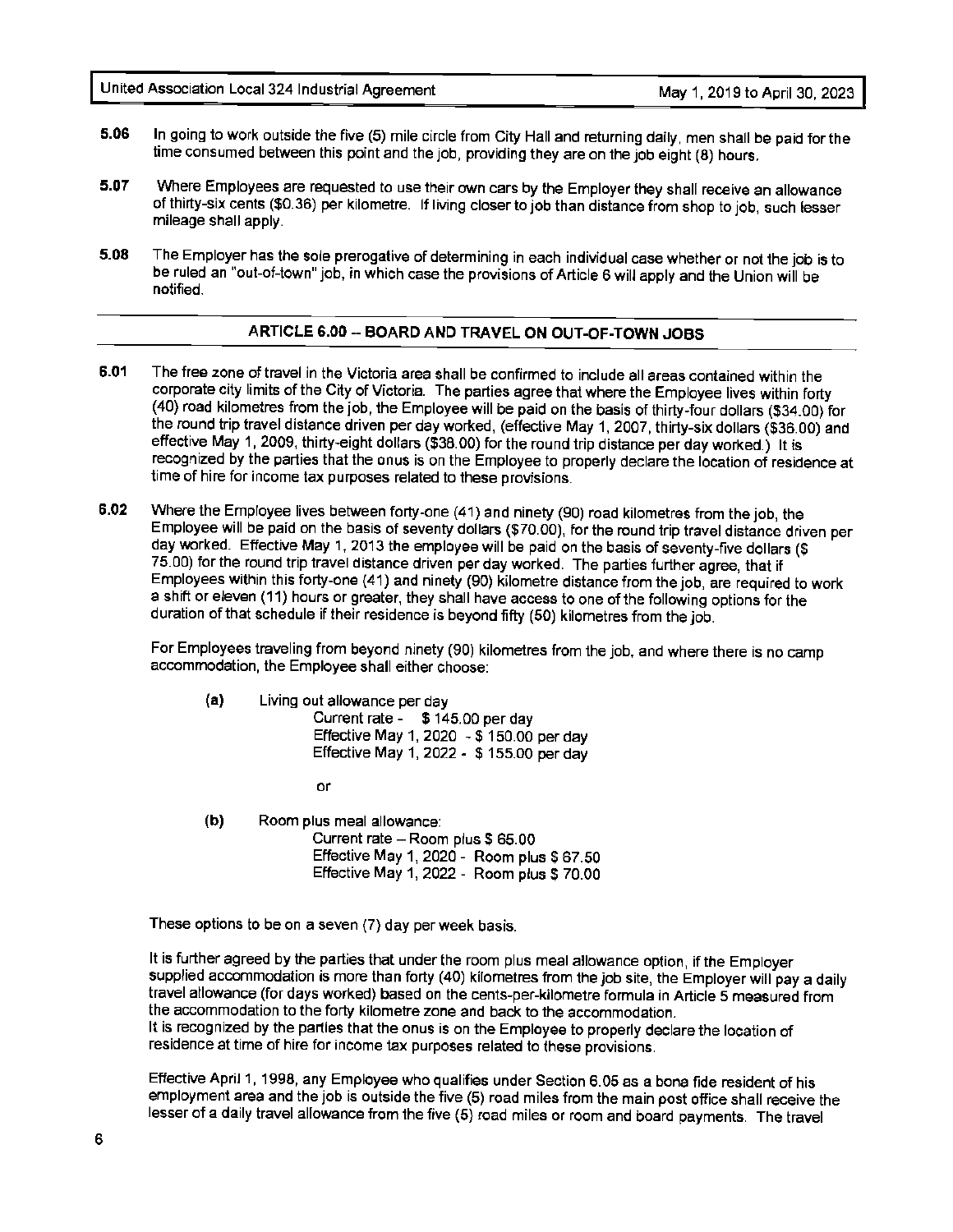formula mentioned in Article 5 of this Agreement shall apply when tabulating travel time and expense outside the road miles from the main post office of the city or town where the resident has his permanent domicile.

**6.03** Employees working in a local shop for two {2) continuous work weeks prior to an industrial job starting and who qualify as residents under Section 6.05 may work on an industrial job and not be entitled to travel time and expense from Victoria or free room and board but shall be paid in accordance with Article 5.

Where the above crew is reduced during the term of the job on work performed under this paragraph, the Employer has the right to replace Employees with other bona fide local residents without penalty.

Where other Employees are required, in addition to those already on the payroll of the Employer, on the specific project two (2) continuous weeks prior to the job starting, then, in this case, such Employees on such work shall be treated as if they were residents of Victoria, with the exception that resident's initial travel time and expense at the date of hire and termination shall be tabulated from the eight (8) road kilometre free zone of the city or town where their permanent domicile is located in accordance with the cents per mile formula in this Agreement.

- **6.04** Subject to the provisions of this Clause, qualified bona fide residents shall receive employment preference for all work in their area of permanent domicile.
- **6.05** To be a "bona fide" resident the following qualifications and regulations shall be conditions of this Agreement:
	- **(a)** A resident must be a member in good standing with Local 324 at the time he is employed.
	- **(b)** To qualify for employment on all types of work a resident must be registered on the unemployed list of Local 324 prior to being employed or rehired.
	- (c) To qualify as a resident an Employee must reside within forty (40) road kilometres of the project, and his permanent residential address must be registered in the Victoria Office of Local 324 or his residency can be proven for a period of eight (8) months immediately prior to being employed.
- **6.06** "Maintenance work" shall mean any work performed of a maintenance, repair or renovation character within the limit of the plant property. The words "repair" and "renovation" in connection with maintenance refer to work required to restore by replacement or by revamping of parts of existing facilities to the former efficient operating conditions.

Maintenance work should not be construed to mean changes in the design of an existing plant which would cause to improve or increase the design output or production of a plant or project. This is considered new industrial work.

- **6.07** Notwithstanding the above provisions of Sections 6.01 to 6.12 {with the exception of Section 6.05 of this Clause) for the purpose of establishing a central hiring point in order to standardize travel time, travel expenses and room and board provisions for bidding industrial type construction, Victoria shall be accepted by the signatories to this Agreement as the point of hire for the purpose of tabulating the amount of such costs to be paid Employees.
- **6.08** An Employer shall designate the location of his main place of business at the time of signing this Agreement and shall not establish additional places of business for the purpose of utilizing the services of residents in areas other than where his one (1) main place of business is located, unless a new location is approved under this Clause. Otherwise, only the main place of business (head office in B.C.} shall be recognized. Employers who have two (2) legitimate places of business at the time of signing this Agreement shall have those two (2) places recognized. Employers locating businesses in more than one (1) city must indicate to the satisfaction of the Joint Conference Board that each new location is to be a permanent and legitimate place of business. The Joint Conference Board shall have the authority to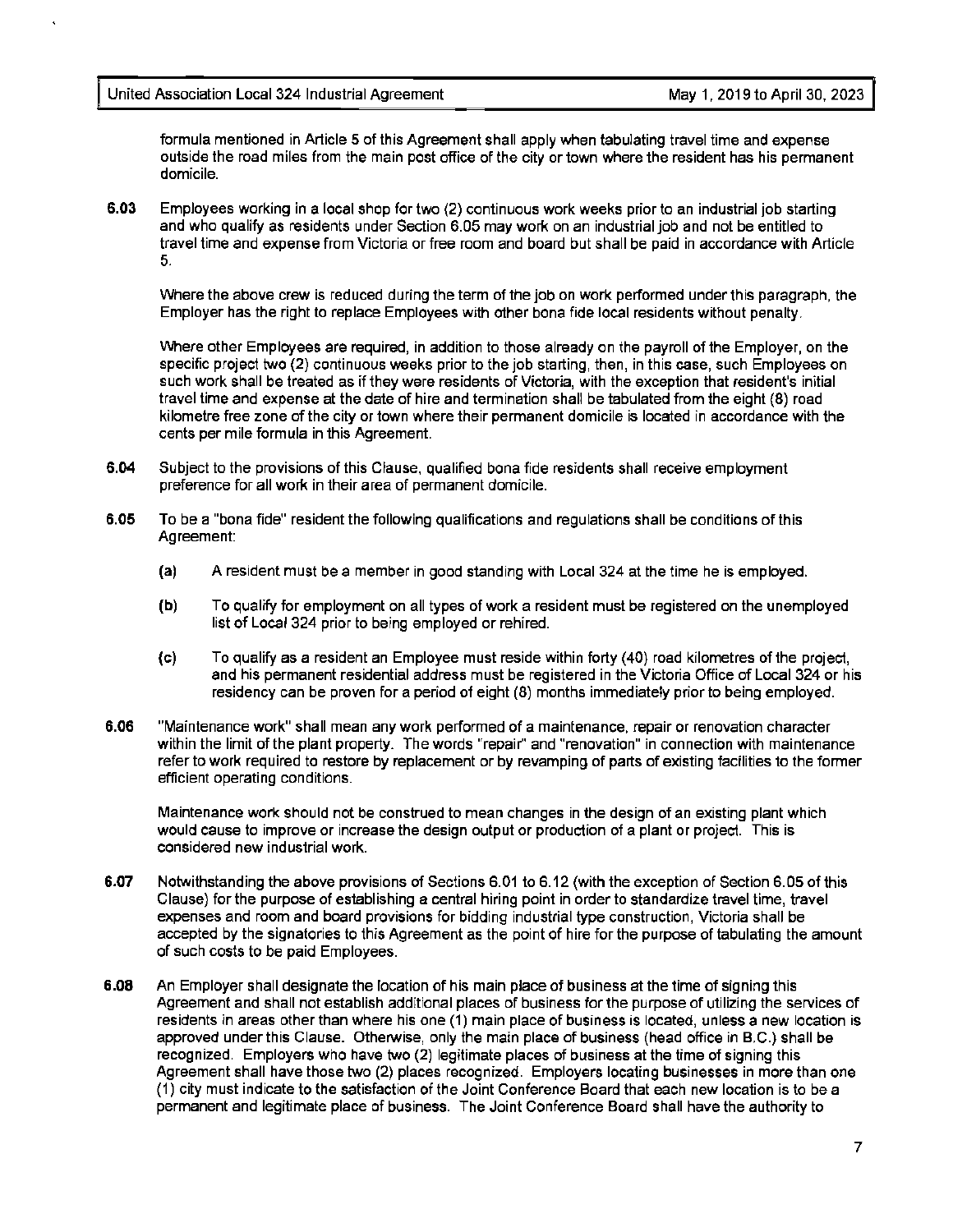recognize a new place of business for any Employer and thereby qualify the Employer under the local hiring and room and board and travel clauses.

- **6.09** In going to work outside the free zones ·described in this Clause the conditions in Article 5 of this Agreement between these parties will prevail.
- **6.10** Employees hired to work outside of the Employer's travel-free zone or outside the areas as determined by the Employer to be feasible for the cents-per-mile formula covered by Section 6.09 above shall be classified as working on "out-of-town work".

# **6.11 Traveling Expenses** - **Initial/Terminal Travel**

**(a)** Employees directed or dispatched to a project from which they do not return to their residence daily shall be paid a travel allowance for initial travel and transportation to the project and return from their designated dispatch point, based on the following:

The Employer shall pay an allowance per kilometer as established by CRA as the tax-free rate per kilometer. The distance will be measured by Google Maps, or other agreed upon tool, following a route and roads over which the employee could reasonably be expected to travel who is directed or dispatched to an out-of-town project. It is agreed by the Parties that this amount will not fall below forty-five cents (\$0.45) per kilometre. No additional payment or reimbursement for travel time or incurred expenses shall be required.

Initial and terminal travel distance will be measured from the employee's residence within the Province of British Columbia following the most direct route to the jobsite. Should an employee's residence be outside those boundaries the distance will be measured from the point the employee first enters the Province of British Columbia while following the most direct route to the jobsite.

Notwithstanding 6.01 (a), the Employer shall reimburse an employee, for any/all ferry fares (car and driver) which are incurred in the course of initial and terminal travel. The reimbursement will be based on the employee supplying applicable receipts for the BC Ferry Corporation rate for an under height (up to and including 7' high) with a total length of 20 feet. Reimbursement for the current single passenger fare shall also be made by the Employer based on the supply of a receipt, if requested by the Employer. The Employer will reimburse the employee where travel requires the payment of highway tolls. Receipts are also required, if requested by the Employer.

- **(b)** Notwithstanding 6.01 (a), when the Employer requests an employee to use air travel to travel to the project, the following terms and conditions shall prevail.
	- (i) The Employer shall pay for airfare, inclusive of any/all related fees and taxes, plus taxi fare to/from the point of dispatch and project destination airport (unless there is Employer/Owner supplied transportation from the airport located nearest thereto).
	- (ii) The Employer may pre-arrange the air travel to/from the employee's point of dispatch. The air carrier and class of ticket shall be at the discretion of the Employer but shall be by a regularly scheduled carrier. Notwithstanding the foregoing, the Employer shall not direct an employee to fly standby.
	- (iii) The employee shall provide the Employer with the Boarding Pass and proper ground transportation receipts if requested to do so by the Employer.
- (c) Where a variety of travel distances exist for employees to a particular project, the Employer and the Union may agree upon a standard initial and terminal travel allowance/lump sum amount which shall be paid to all applicable employees on the project. Such agreement shall be reached prior to the commencement of work on the project, and prior to date of tender if possible.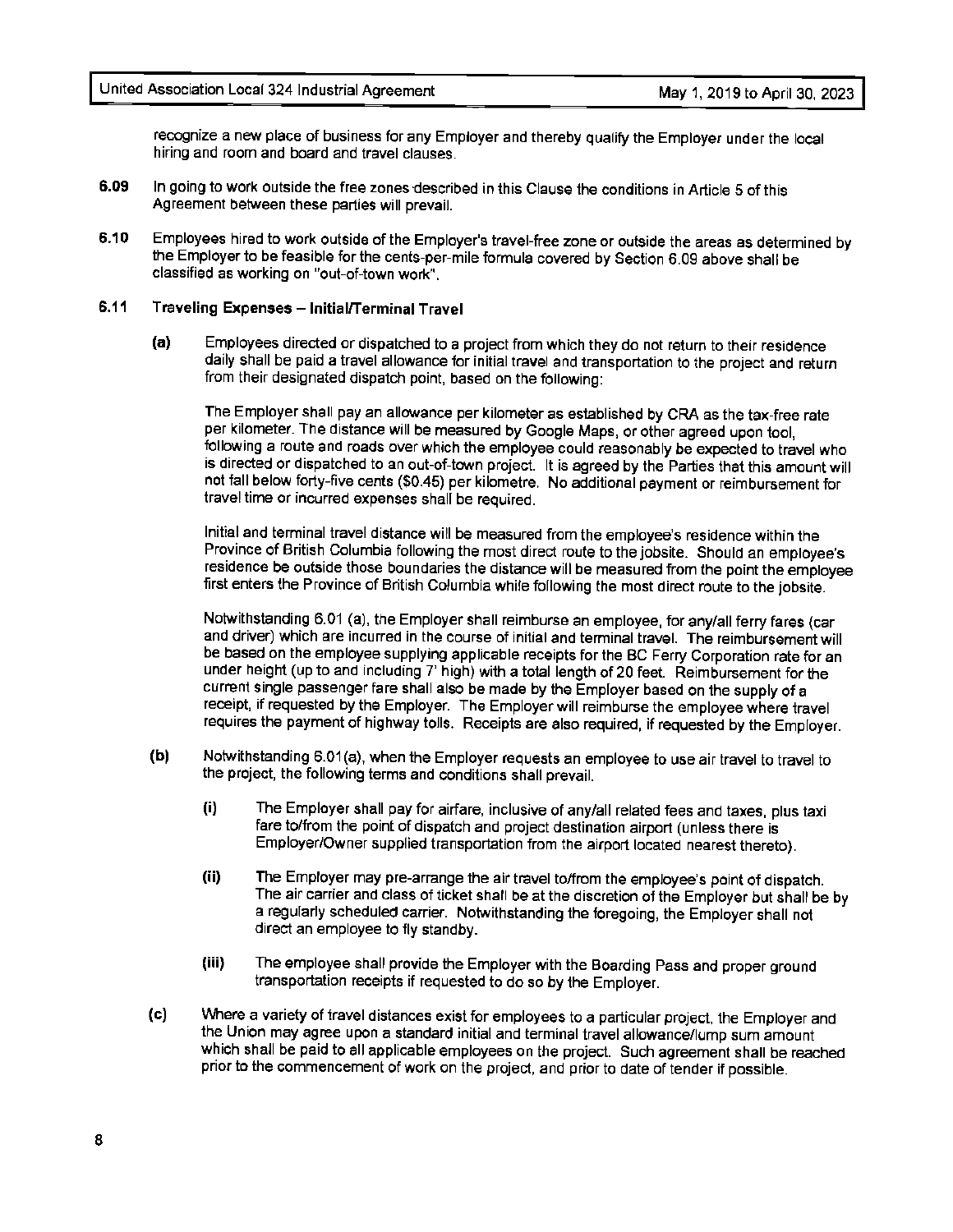- **(d)** If an employee voluntarily terminates their own employment after having been on the project for less than fifteen (15) calendar days, the Employer shall not be required to pay the employee's terminal travel allowance and shall additionally be entitled to deduct the initial travel allowance already paid from the employee's final pay cheque.
- (e) If an employee voluntarily terminates their own employment after having been on the project more than fifteen (15) calendar days, but less than thirty {30) calendar days, the Employer is required to pay the employee's initial travel allowance but not the terminal travel allowance
- (f) If an employee voluntarily terminates their own employment after having been on the project for more than thirty (30) calendar days, the Employer is required to pay the employee's initial and terminal travel allowance.
- **(g)** It is further agreed that due to sickness of the employees or injury or leaving the job for authentic compassionate grounds, the fifteen (15) and thirty {30) days would not apply.
- **(h)** The initial travel mileage shall be paid at the end of the Employee's first full shift.

# **(i) Camps**

On camp jobs, no walking time shall be paid up to 2,500 feet from the work site. Beyond 2,500 feet up to thirty {30) minutes travel each way, the Employer shall supply transportation. Travel time will be paid at prevailing rates for time in excess of thirty (30) minutes.

**6.12** Where Employees are boarded in camps on Industrial Projects, hot lunches will not be provided: however, hot soup, beverages and sandwiches will be made available. It will be the responsibility of the Employee to take the supplied lunch with him to the work site. Where the work site is within close proximity of the Employee's accommodations, hot lunches may be provided at the discretion of the Employer. When the Employees' station of work is not within a reasonable walking distance from the lunch area and where meal facilities are available, transportation to the lunch area shall be provided by the Employer.

Facilities shall be considered to be available when located within fifteen (15) minutes walking distance and/or fifteen (15) minutes by Bus or similar conveyance, and the time consumed in travelling (to a maximum of fifteen (15) minutes each way) shall at the Employers' expense at straight time rates.

# **NOTE:**

It is understood that the above time includes clean up, and that there shall be no abuse of the time described in the clause. It shall be clearly understood that once an Employee has been notified that he is violating the time prescribed, any further violations shall be subject to immediate sanction by the Employer.

# **ARTICLE 7.00 - EMPLOYEE VEHICLES**

**7 .01** No Employee shall use his personal car for the transportation of the Employers' tools and/or materials. Ownership of a car shall not be considered as a condition of employment.

# **ARTICLE 8.00 - REST BREAKS**

**8.01** On a regular shift, two (2) ten (10) minute rest breaks will be taken at a location determined by mutual agreement between the Employer and the Union. On shifts of ten (10) hours, the Employee will be given one fifteen (15) minute rest break in the middle of the first five (5) hours of the shift, and one fifteen (15) minute rest break in the middle of the second five (5) hours of the shift, unless workplace conditions require a variance in the time of the either rest break on one or more days. Where work is required beyond ten (10) hours, a second meal break of one-half(½) hour will be provided at the end of eight (8)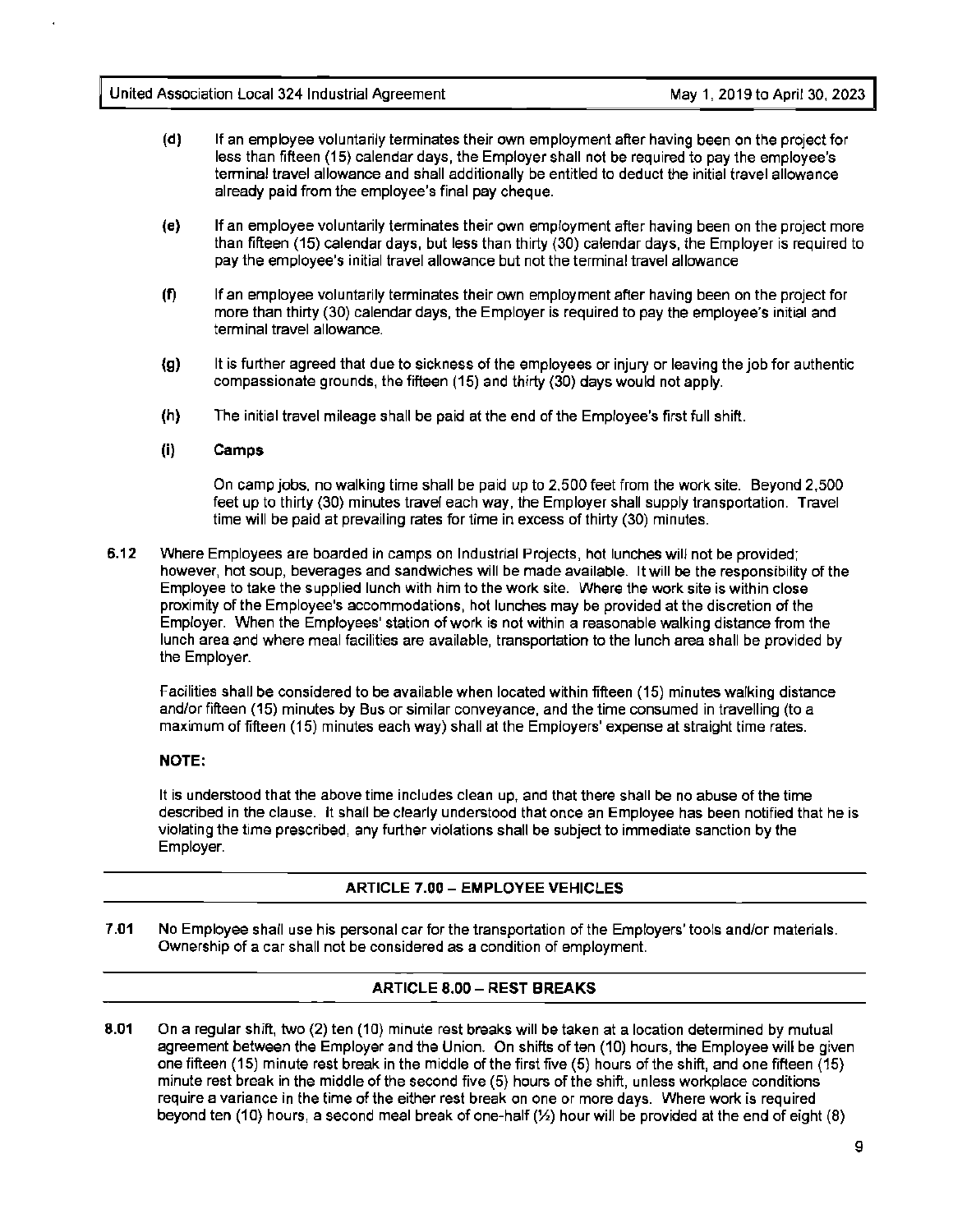hours, to be paid at straight time rates. If a second meal break is provided, the third rest break shall not be taken. Both parties agree there shall not be abuses in respect to time taken for coffee breaks.

# **ARTICLE 9.00** -- **CAMP ACCOMMODATION**

- **9.01** Camp accommodations will be those as established by the B.C. and Yukon Building Trades Council and Construction Labour Relations Association of B.C.
- **9.02** Camps standing and mobile will be built and installed and maintained by the respective trades who are members of the Building Trades Councils, A.F.L. - C.1.O. and C.F.L.
- **9.03** It will not be a violation of this Agreement if members of the Union refuse to occupy camps, standing or mobile, if the above Clause has not been adhered to.

#### **9.04 Living Away From Camp**

Where a camp is already established and an Employee wishes to live elsewhere, he shall be paid a livingout allowance of sixty dollars (\$60.00) per day seven (7) days per week.

When an Employee is absent without a reasonable excuse, living-out allowance will not be paid. To qualify for weekend living-out allowance, an Employee must work the scheduled shift before the weekend or Statutory Holiday and the first scheduled shift after the week-end or Statutory Holiday or have a reasonable excuse for absence which, if possible, was reported to the Employer prior to the absence.

**9.05** It is recognized that the Union retains the right to process grievances for any and all matters covered under the "Camp Rules & Regulations for British Columbia and the Yukon Territories".

# **ARTICLE 10.00 --WEEKEND CHECK-OUT ALLOWANCES AND TURNAROUNDS**

**10.01** Employees desiring to check out of camp Saturday, Sunday or Statutory Holidays shall receive twelve dollars (\$12.00) per day check-out where accommodation is provided in camps and fifteen dollars (\$15.00) per day where accommodation is provided for those living in motels/hotels. Workmen must turn in their meal tickets or sign a check-out in advance to be eligible for said subsistence if Employer requests same. Weekend subsistence to be paid on regular pay days.

To qualify for weekend check-out allowances, an Employee must work the scheduled shift before the weekend or Statutory Holiday and the first scheduled shift after the weekend or Statutory Holiday or have a reasonable excuse for absence which, if possible, was reported to the Employer prior to the absence. Any disagreement shall be referred to the Joint Conference Board.

**10.02** Effective June 14, 2002, an allowance for turnaround will be provided on a "use it or lose it" basis. The allowance will be based on the following formula:

| 250 - 500 km  | \$175.00 |
|---------------|----------|
| 501 - 750 km  | \$275.00 |
| 751 - 1000 km | \$375.00 |
| over 1000 km  | \$475.00 |

The mileage will be computed from the point of dispatch. It is agreed that the above amounts will be paid once for each turnaround.

# **ARTICLE 11.00** -- **TOILET FACILITIES, CHANGE ROOMS AND LUNCH AREA**

**11.01** The Employer shall provide a suitable heated lunch area and facilities for Employees to change and dry clothing. The lunch area shall not be used as a place to store tools and/or equipment.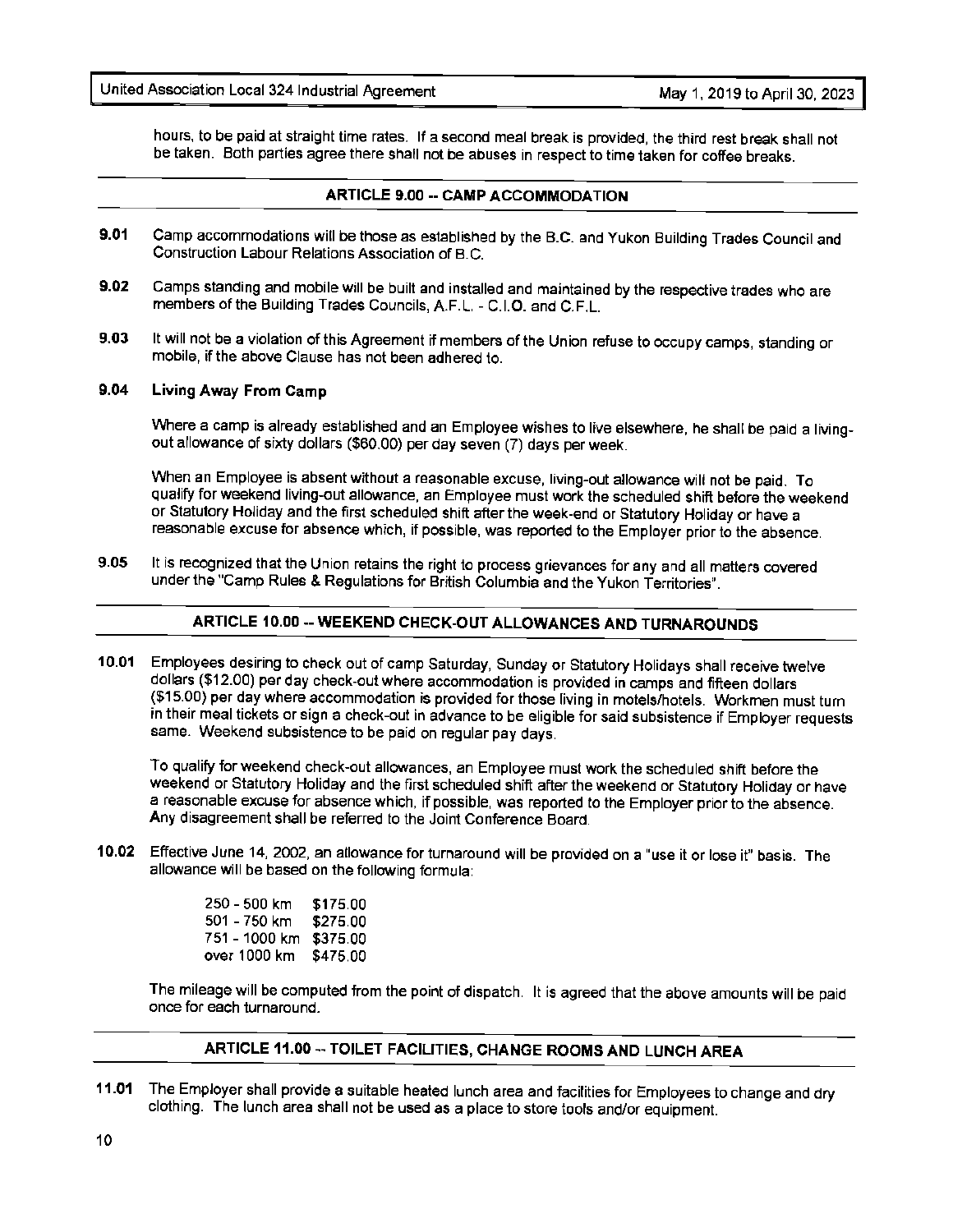- **11.02** The Employer shall supply flush toilets, wash-up facilities and hand cleaner.
- **11.03** On jobs of insufficient size or length to warrant the above conditions, this Clause shall not apply.
- **11.04** In the event that proper toilet facilities as described above are not provided, no Employee will be penalized for leaving the job in the case of necessity.

### **ARTICLE 12.00 -- PICK UP TIME**

**12.01** Employees terminating or being laid off for any reason on any job shall be notified at least one (1) hour in advance to pick up and return the Employers' tools or check out of camp.

#### **ARTICLE 13.00 --APPRENTICES**

- **13.01** All Apprentices shall be employed in accordance with the provisions of the British Columbia Apprenticeship Act, and the parties hereto agree to observe all the provisions of the said Act.
- **13.02** For each phase of the trade, every shop employing one (1) Journeyman constantly shall be allowed one (1) Apprentice, and for each additional four (4) Journeymen employed, they shall be allowed one (1) additional Apprentice. Each shop employing four (4) Journeymen or more must employ at least one (1) Apprentice. Any deviation from this must be approved by the Vancouver Island Piping Industry Joint Training Committee.
- **13.03 (a)**  All Apprentices, indentured or probationary, shall be listed with the Vancouver Island Piping Industry Joint Training Committee and the Office of Local Union 324.
	- **(b)**  No apprentice will be put to work in our system without entry level training of six (6) weeks. Joint Apprentice Committee to adjust selection dates to coincide with entry level training dates. Apprentices taking government apprentice training will be required to complete one (1) week enhanced UA training per year.
	- **(c)**  Apprentices will be entitled to and the portion of the pension payment equal to the portion of the journeyman wage to which they are entitled (i.e. 50% wage, 50% pension contribution). Once these apprentices obtain their government trade qualification (TQ), they will be required to work an additional year as Government Qualified Journeymen at the rates stipulated in 18.01 before being eligible for the UA Qualified Journeyman status. They will, however, be eligible for full pension contributions once the Government Qualified Journeyman status is achieved.
- **13.04** The Apprenticeship Coordinator and/or the Business Representative will periodically check the Apprentices on the jobs to determine whether or not they are being trained in the proper manner and shall do so in accordance with Article 17 .01.
- **13.05** Apprenticeship and Training The parties to review and implement, based upon a positive review, a welding training program. Implementation and timing will be by mutual agreement

# **ARTICLE 14.00 -- HANDLING OF MATERIALS**

**14.01** Only members of Local Union 324 and duly indentured Apprentices under the B.C. Apprenticeship Act shall perform the unloading, handling or erecting and final installation of materials coming under the jurisdiction of the plumbing and pipefitting industry regardless of what type of equipment or machinery is necessary to do same. Other than the operator or the equipment or machinery, same must be manned by U.A., Local 324 members without bar or restriction.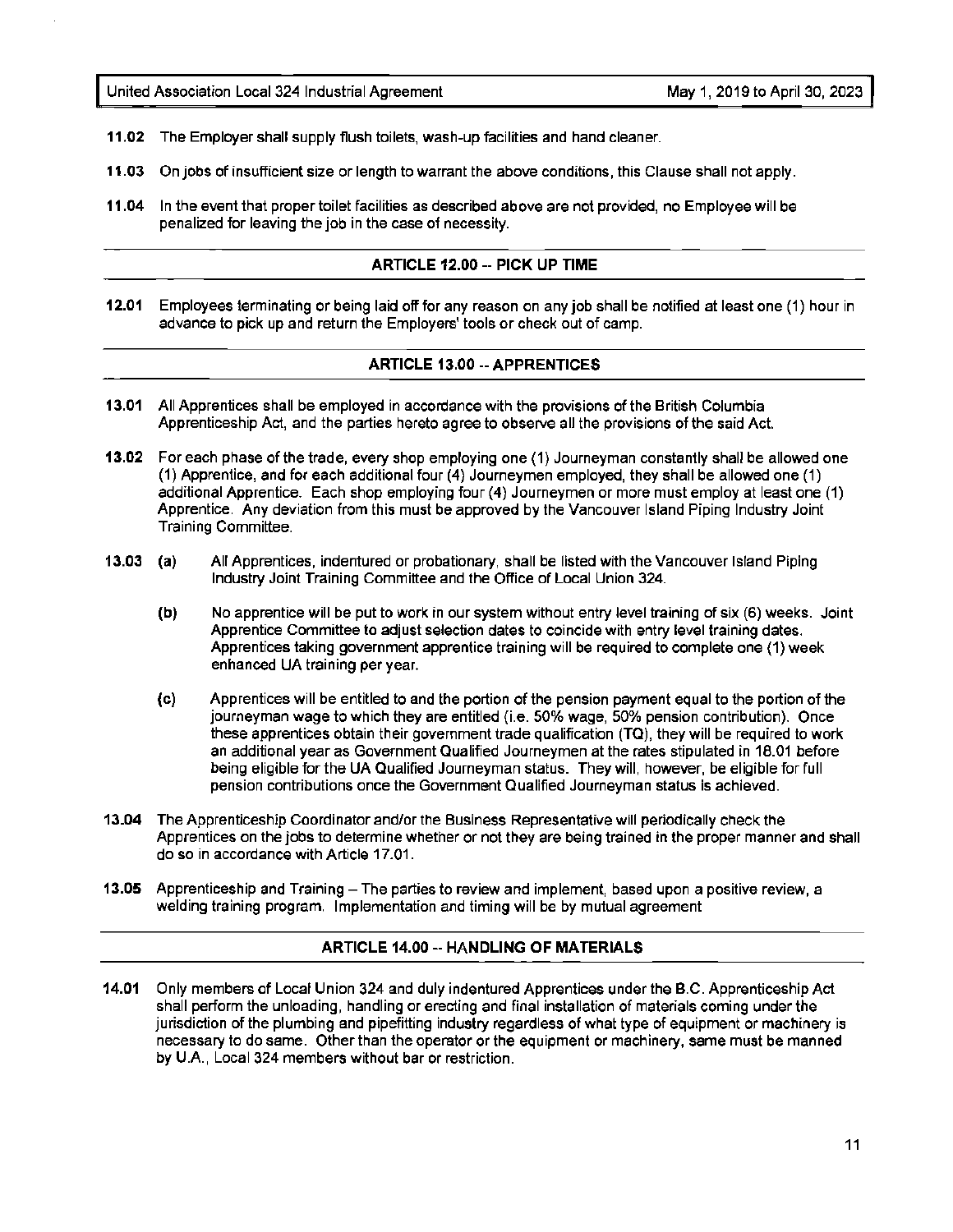- **14.02** The Employer shall supply to Employees the necessary rigging materials such as suitable slings (chokers), comealongs, chain blocks, hydraulic jacks or any other necessary type of material, tools or equipment required to install pipe, pipe materials, pipe hangers and supports.
- **14.03** The prefabrication of all bends with a nominal diameter of two and one-half (2-1/2) inches or less; the attaching and assembling of all pipe fittings and valves, whether welded, screwed, flanged or any other method of joining shall be performed in the field or U.A. shop subject to the following paragraph.
- **14.04** There shall be no restriction on the use of machinery, tools or appliances used in connection with the installation of work coming under the jurisdiction of the United Association, provided that if power pipe cutting and threading machines are used on the job or in the shop of a U.A., Local 324 Employer, all pipe sizes shall be cut and threaded on the job or in the shop of a U.A., Local 324 Employer. On industrial projects all power pipe machines shall be operated by Journeymen members of Local 324, and on commercial work all power pipe machines shall be operated by Journeymen or Apprentice members of Local 324, unless the Local Union Business Representative has cleared the work to be fabricated at some other designated place under the direct supervision of a member of the United Association.
- **14.05** The prefabrication of pipe formations two and one-half (2-1/2) inches and over in diameter, all lap joint work and refacing of flanges may be performed at the site of the job or in the plant of the Employer employing Building Trades Journeymen members of the United Association *at* the prevailing buildingconstruction wage rates in effect wherever the Employer's plant may be situated.

Pipe formations two (2) inches and under shall be fabricated by Building Trades Journeymen of Local 324, except where such pipe formations are part of a module or package unit and such module or package unit is U.A. made or as agreed by the Joint Conference Board.

- **14.06** The words "fabricated" or "prefabrication" shall be intended to include lead pipe formations and fittings or any other pipe formations necessary for rubberizing, acid resisting or protective coatings and also plastic or fibreglass pipe formations.
- **14.07** Members of U.A., Local 324 reserve the privilege of refusing to handle, erect or install materials fabricated under conditions other than those described in Sections 14.05 and 14.06.

Where an order is placed with a U.A. Fabrication Shop in the geographical jurisdiction of Local 324 and such order is fabricated under the terms of the Local 324 Fabrication Shop Agreements, members of Local 324 shall not refuse to install such materials and equipment.

Where an order is placed with a U.A. Fabrication Shop in the geographical jurisdiction of Local 324 and such order is given with the proper specifications and instructions and such U.A. Fabrication Shop has violated their agreement with Local 324, then Local 324 shall notify the Employer who within twenty-four (24) hours of such notice shall cancel the order or refuse to accept further deliveries until the dispute is resolved. Employees shall not refuse to install materials or equipment fabricated prior to the receipt of notice from Local 324.

- **14.08** Fabricated materials herein specified is intended to mean the assembling and fabrication of mill run pipes and fittings, pipe bends and the ordinary custom-built pipe hangers, anchors and pipe supports that are generally designed and made up on the job site and is not intended to include as "fabricated material" the regular catalogue pipe hangers, pipe clamps and catalogue special design pipe supports. Any regular or manufactured article normally listed in a Manufacturer's Catalogue shall not be construed as being fabricated or prefabricated materials within the meaning of these Clauses.
- **14.09** On jobsites only members of Local 324 and duly indentured Apprentices shall handle the tools of the trade, and where a tool crib is established for the checking of tools used on general pipefitting or instrumentation work, this tool crib must only have Building Trades Journeymen members of Local 324 employed in same.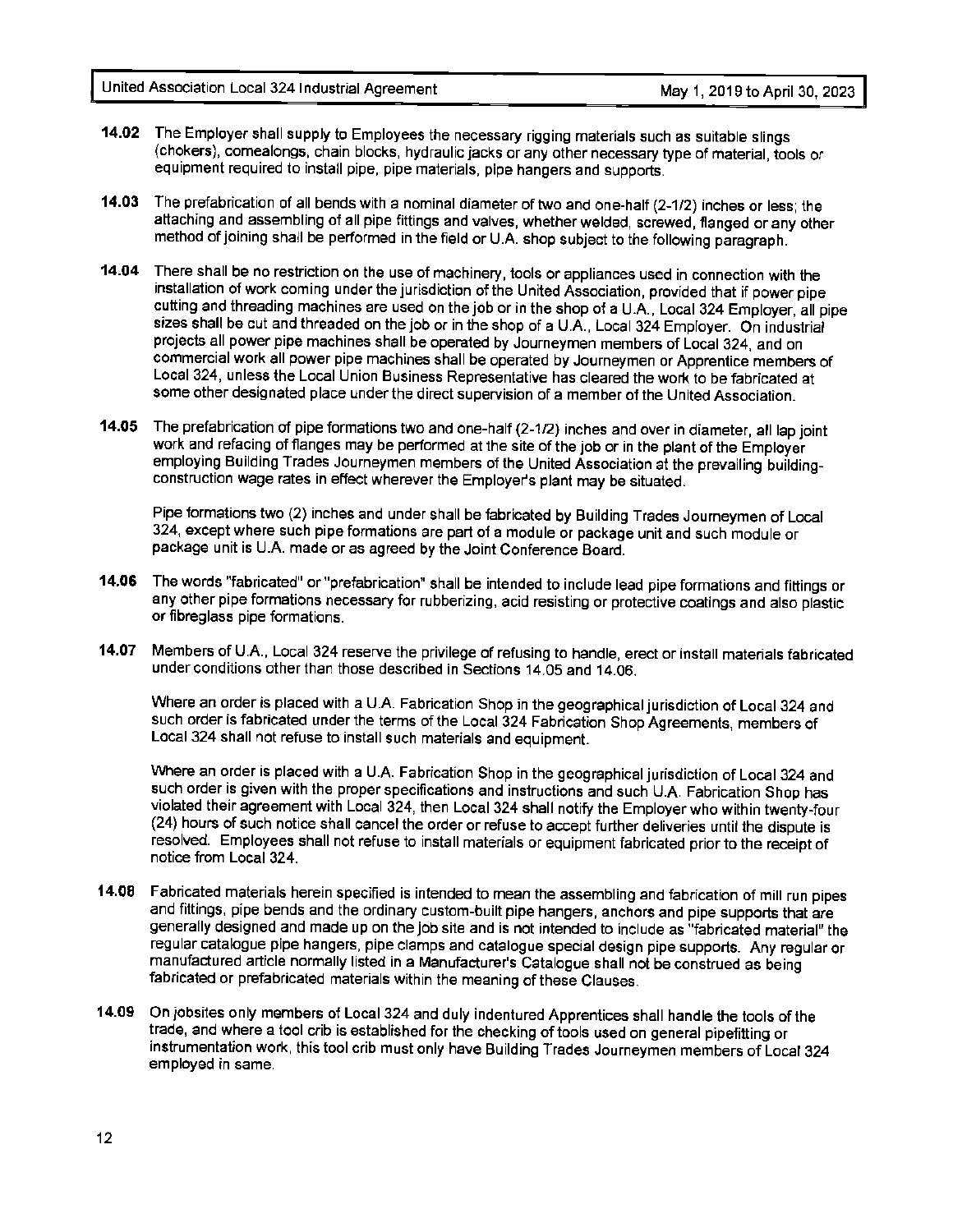**14.10** The checking and handling of pipe and piping materials in piping warehouse of the jobsite must be done by Building Trades Journeymen members of Local 324. Such men will receive appropriate training under auspices of the Piping Industry Apprenticeship Board.

When hiring specially trained Employees for work in warehouse or tool crib, preference will be given to older or handicapped Employees.

- **14.11** Manufactured tubular or ready-made metal scaffolding must be erected by members of Local 324 when same is required for the installation of piping materials unless the said scaffolding has already been erected for use by other crafts.
- **14.12** Assembling of pipe for the draining of trenches, pits, etc., must be performed by Local 324 members, when same is necessary, before piping can be installed.
- **14.13** The installation and fabrication of pipe for dewatering lines in tunnels and trenches, also piping on dewatering system whether temporary or otherwise, must be performed by members of U.A., Local 324.
- **14.14** The party of the second part reserves the right to refuse to handle or install any materials or equipment coming from persons or firms who are considered unfair to Local Union 324 or any other Local Union of the United Association or the Labour Movement or who are in any way violating the established conditions of the Industry.
- **14.15** The Party of the Second Part agrees that only materials and equipment purchased and supplied by the Parties of the First Part will be worked on and installed. The only exception to the above will be the supply of equipment for the production of the end product.
- **14.16** The Party of the First Part agrees that no portion of a contract coming under the jurisdiction of this Agreement shall be sub-contracted to a non-signer or let on a piecework basis to a non-signer of this Agreement; and the Party of the Second Part agrees that it will not permit its members to accept piecework or labour or direct assignment plus labour contracts on work covered by this Agreement.

# **14.17 Safety and Rigging**

Every industrial project employing twenty-five (25) Employees or more from the Piping Industry must have a Rigger Foreman and he shall be paid a Foreman's rate of pay. The Rigging Foreman must correlate the work schedule for the Employees designated to rig piping materials and handle equipment. Such a Foreman shall be responsible to size the load and arrange for the proper equipment and the number of Employees necessary to perform any specific rigging job in a safe manner in accordance with Workers' Compensation Board Regulations. Atl mechanical rigging equipment must conform to Canadian Standards Association requirements. For every additional twenty-five (25) Employees employed from the Piping Industry and coming under the jurisdiction of Local 324 another working Rigging Foreman must be employed. For additional Rigging Foremen, Foremen in charge of Fitters and Welders may be so designated as Rigger Foremen in addition to their other duties.

Every industrial project must have at least one (1) qualified Rigger from Local 324. The Union agrees to supply competent Riggers.

**14.18** If any Employer who signs this Agreement or upon whose behalf it is signed employs any other Employer or sub-contractor to do sub-contracts to any Employer or sub-contractor any work described in Clause 15 and/or contrary to Section 15.17, it shall be a term of such employment or sub-contract that the Employer or sub-contractor shall employ only members of Local Union 324 and shall in all other respects abide by the provisions of this Agreement.

# **ARTICLE 15.00 -- HIRING AND TERMINATING PROCEDURES**

**15.01** The Party of the First Part agrees that only members of Local Union 324 in good standing will be employed on work being installed by such parties under the jurisdiction of this Local Union. If after forty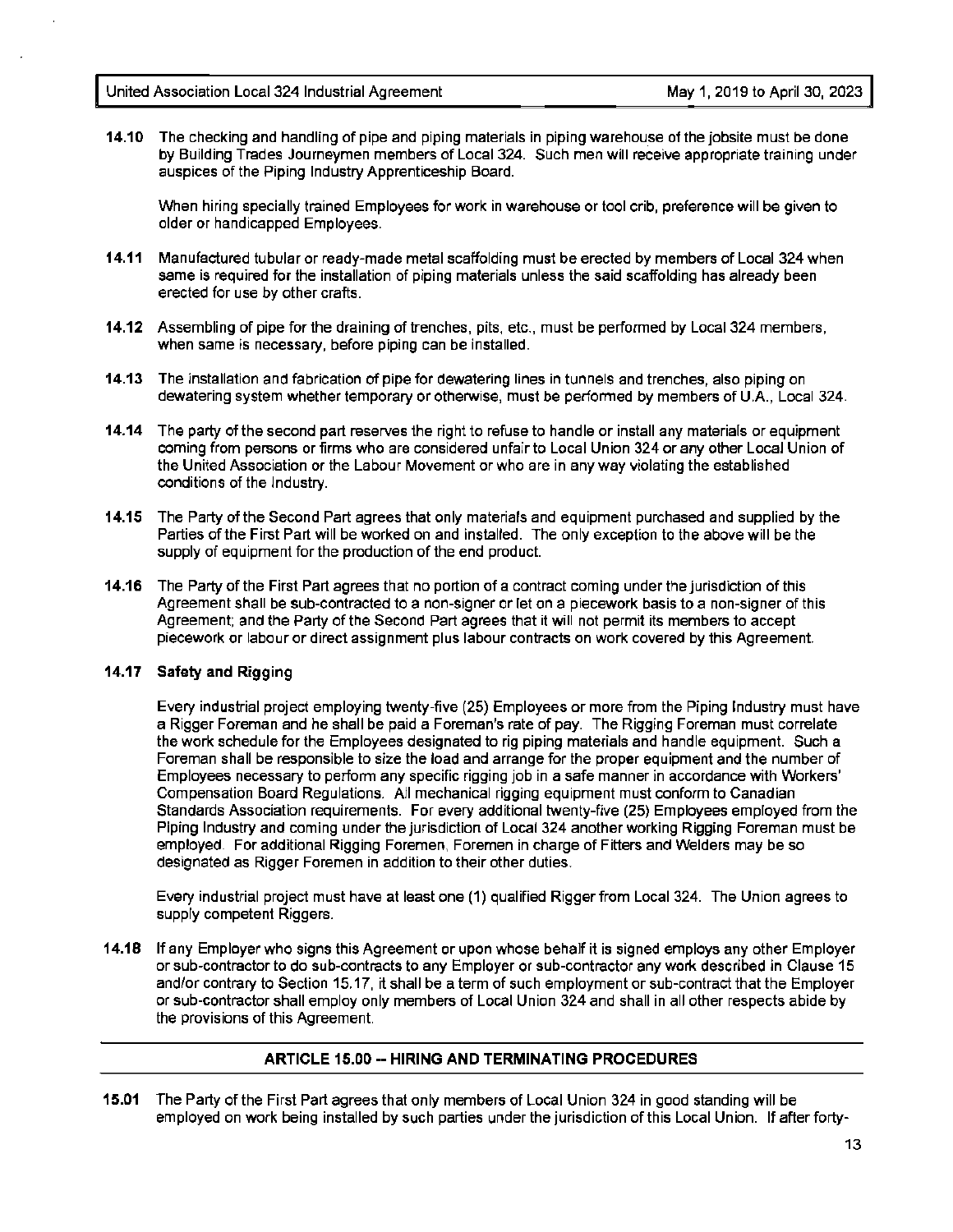eight (48) hours the Local Union is unable to supply qualified Journeymen, then the Employer has the privilege of employing Journeymen as required who must qualify and become members of Local Union 324 within fifteen (15) days. Piping Superintendents, General Foremen and Foremen engaged on a project must be members of Local 324. The Employer will not coerce or use any persuasive action to require any Employee to withdraw his membership from the Union.

The Party of the First Part agrees that if any Employer or sub-contractor who is not a party to this Agreement is retained by the Party of the First Part in respect to work being installed under the jurisdiction of this Local Union 324 and wherever, if such work was being done by the Party of the First Part they would be obliged to comply with provisions of Section 15.01, it shall be a term of such retainer that such Employer or sub-contractor shall agree that only members of the United Association in good standing shall be employed on such work and shall be subject in all respects to the provisions of this Agreement.

- **15.02** Where an Employer feels there may be a need to hire on the weekend or in an emergency situation, he shall ensure that he has an updated list of unemployed members of Local 324 and hiring will be done under the auspices of the shop steward as per the Local Union By-laws.
- **15.03** All Employees, including Apprentices, must have a clearance or dispatch slip from Local 324 before being hired.
- **15.04** The Local Union must be notified before Employees are transferred from one (1) industrial project to another.

#### **15.05 Incompetency**

Employees who are unfit for work due to being impaired (other than medical) on the jobsite may be discharged and forfeit fare and transportation consideration from the job.

**15.06** When an Employee is terminated on an out-of-town job (other than Section 15.05 above) and if transportation is not available, the Employee shall return to work and/or remain on the payroll on a regular shift basis until transportation is available.

#### **15.07 Emergency Hiring**

Any Employee who is working as a potential member and who the Party of the Second Part requests that he be replaced by a member of Local 324, shall be laid off and such travelling time and expense incurred transporting the potential member to and from the job shall be paid for by the potential member.

# **15.08 Loitering**

Members of the Union will not loiter around any shop or job. The Employer is not responsible for policing the Union members or the enforcement of this provision.

#### **15.09 Older Workers**

It shall be the policy of the Employer to endeavour where there are five (5) or more Journeymen employed by an Employer, that every fifth Journeyman shall be fifty (50) years of age or over if available.

**15.10** A Job Steward shall be a working Building Trades member of Local 324 and will be under the direction of the Business Manager or Business Agent at all times. The Job Steward shall be appointed by the Business Manager or Business Agent. The Job Steward will be permitted to perform his Union duties during working hours and shall not be discriminated against. The Union agrees that the Job Stewards will perform their duties as efficiently as possible and the Employer agrees to grant reasonable time for the performance of such duties.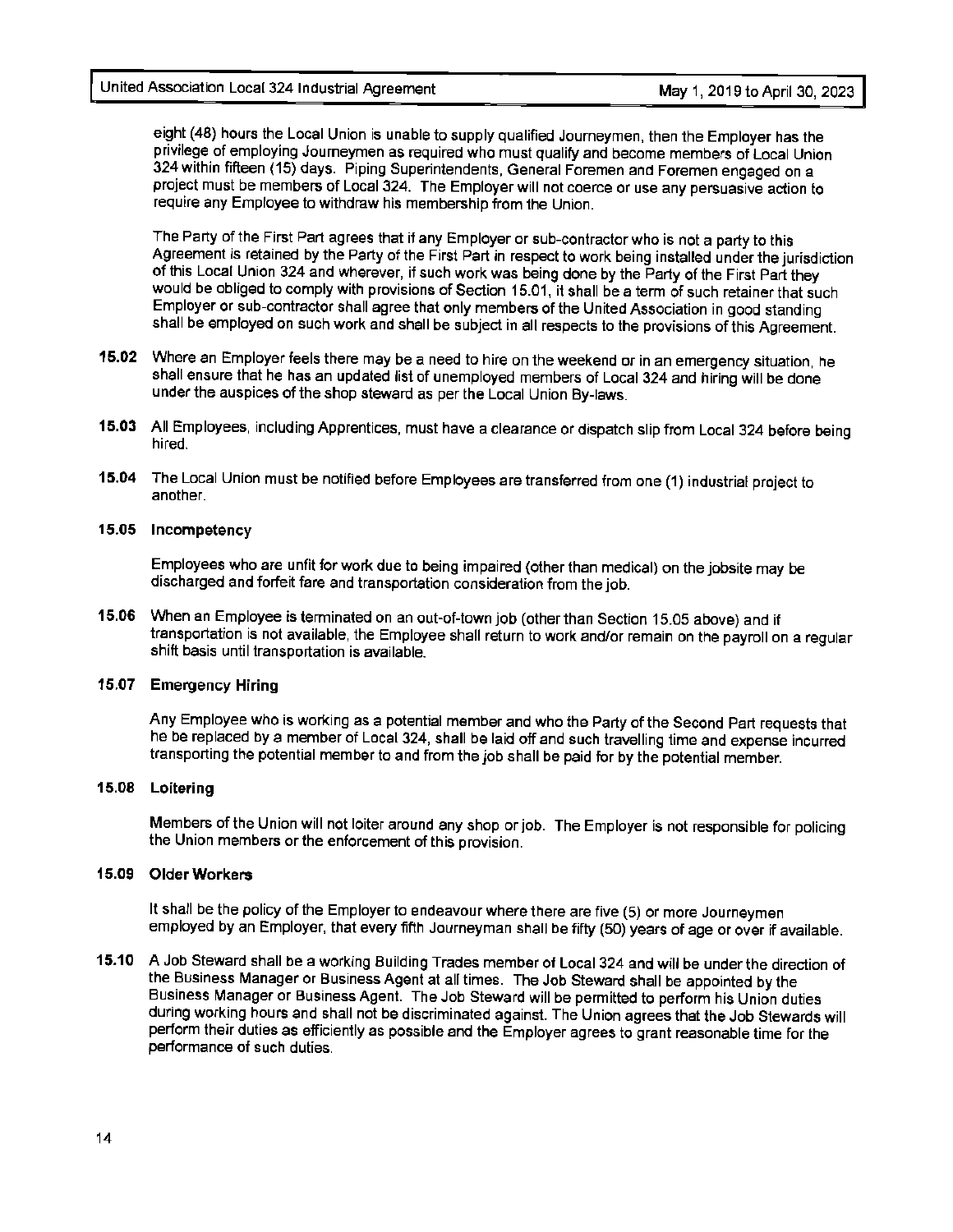**15.11** Job Stewards shall be recognized on all jobs and other than Superintendent, General Foreman and Foreman shall be one (1) of the last Employees terminated or transferred from any job of four (4) or more Journeymen unless by mutual agreement.

# **15.12 Reduction in Crews**

Should it be necessary to reduce the working forces on the job or in the shop, the Employer shall lay off or terminate their employment in the following sequence:

| First  | the potential member                                    |
|--------|---------------------------------------------------------|
| Second | the travel card members (members of Sister U.A. Locals) |
| Last   | members of Local 324.                                   |

In reduction of crews over twenty (20) men, the Job Steward will be given a layoff list at least four (4) hours prior to termination.

#### **ARTICLE 16.00-- NON-UNION WORKMEN AND MATERIALS**

**16.01** The Union reserves the right to render assistance to other labour organizations; refusal on the part of Union members to work with non-Union workmen or use material produced under non-Union conditions shall not be deemed a breach of this Agreement. In all such cases the Joint Conference Board will be given prior notice and a meeting held if requested and further approval obtained from the Building Trades Council involved.

# **ARTICLE 17.00 --ACCESS TO JOBS BY UNION**

**17.01** The Business Representative of the Union shall have access to all jobs and shops at all times during working hours

# **ARTICLE 18.00 --WAGES**

# **18.01 Wage Scale and Table of Fund Contributions:**

All wages, benefits and deductions are listed in Appendix A starting on page 27.

#### **18.02 Foremen**

When five (5) or more men are employed on one {1) job, one (1) shall be designated a Foreman and a minimum of fifteen percent (15%) per hour above the Journeyman rate shall be paid for the Foreman. General Foremen shall be paid a minimum of twenty percent (20%) per hour over the Journeyman's rate. The Foreman shall not be required to work with the tools when the work crew exceeds five (5) Employees.

#### **18.03 Instrument Calibrators**

Employees working as Instrument Calibrators shall be paid one dollar (\$1.00) per hour over the Journeyman wage rate. This premium shall not apply to Employees working as Instrument Calibrators who are already receiving the Foreman's premium.

#### **18.04 Class Two (2) Gasfitters**

Employees working as Class Two (2) Gasfitters shall be paid one dollar and fifty cents (\$1.50) per hour over the Journeyman wage rate. This premium shall not apply to Employees working as Class Two (2) Gasfitters who are already receiving the Foreman's premium.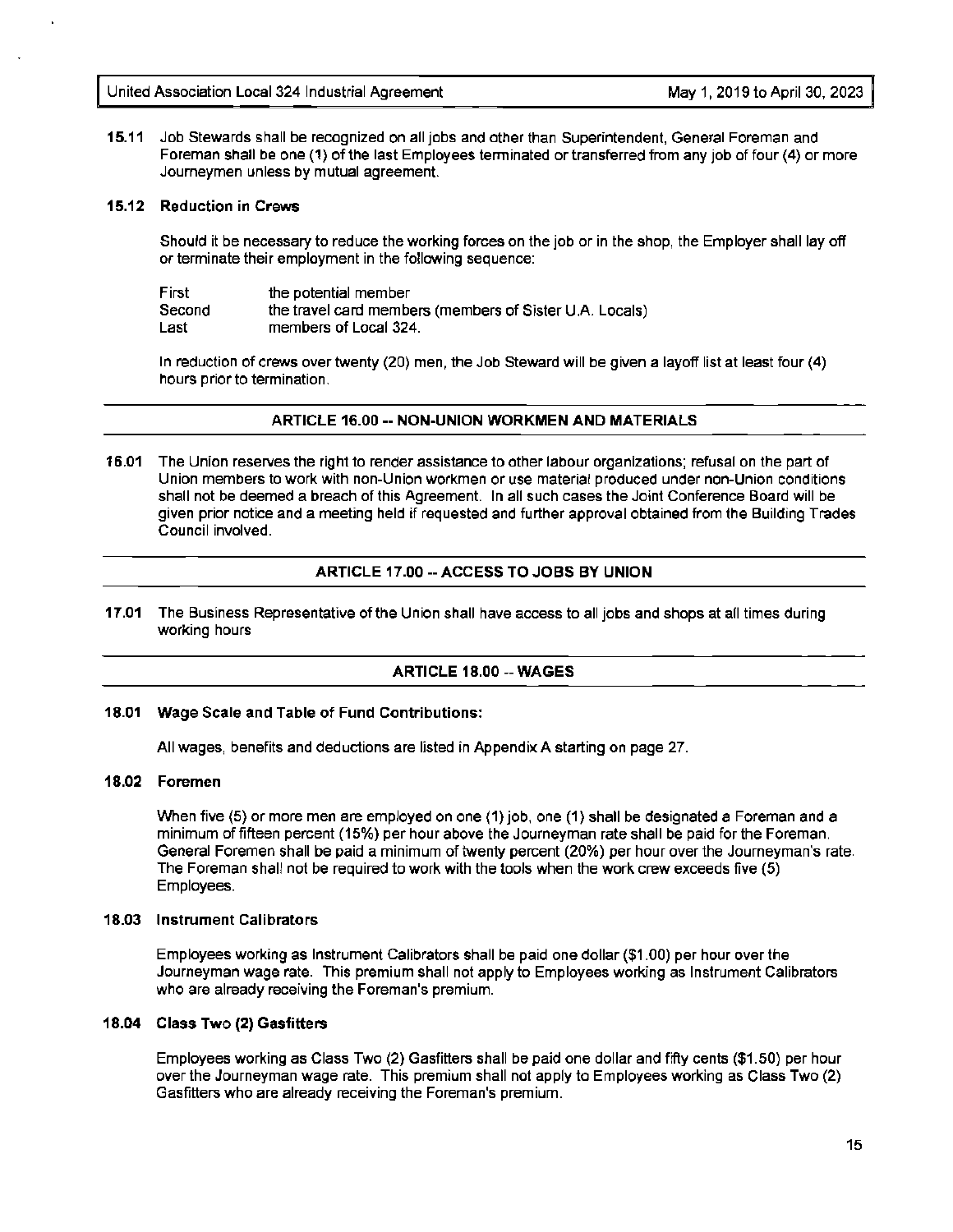#### **18.05 Swinging Scaffold**

Employees while working from a swinging scaffold or bosun's chair shall be paid five percent (5%) per hour over their regular rate of pay.

### **18.06 First Aid Attendants**

A premium of seventy-five cents (\$0.75) will be due a worker having a valid level 3 first aid ticket where that worker is requested and required by the Employer through the dispatch hall to have the Level 3 ticket.

# **18.07 Underground Clause**

"On industrial projects employees required to work underground shall receive prevailing rates plus ten percent (10%). This clause shall not apply to work performed within basements of buildings or open ditches."

### **18.08 Holiday Pay**

Holiday pay shall be twelve percent (12%} of total gross earnings (not fringe benefits) consisting of six percent (6%) for annual holidays and six percent (6%) for Statutory Holidays. Holiday pay to be paid at least once a month on a regular pay day. The Employee may elect to have his holiday pay held until such time as he takes his annual holidays or on termination.

**18.09** Employees shall not work for wages during their annual holidays.

#### **18.10 Pay Provisions**

At signup the employee must provide a void cheque to initiate the Employer setting up a direct deposit pay system. Should the employee not wish to participate in the direct deposit pay system of the Employer, the employee must identify this at time of signup.

# **18.11 Pay Day**

The regular pay day shall be at least once every two (2) weeks as agreed upon between the Employer and Local Union 324 and wages shall be paid before quitting time. The Employer shall pay an advance on alternate weeks to any Employee when he requests it. Any Employer who wishes to mail Employees' cheques must have the consent of the Employees. Charges for cheque cashing at any British Columbia bank are the responsibility of the Employer.

- **18.12** If a job is in the same area as the shop or if a payroll department is set up on the project, then the Employees shall be paid their wages in full immediately at termination, and also, if an Employee wishes to terminate he must give EIGHT (8) hours notice in order to receive his pay at the completion of the regular day shift, and on other shifts the Employee must be paid before the completion of the regular day shift following the shift on which he is working.
- **18.13** Where the job is not located in the area where the firm is established or there is no payroll department set up on the job, then the Employer will send the Employee's cheque by courier the next working day to the Employee's home or to the Union hall if so requested. Whenever possible a payroll office or cheque writing facilities shall be established on site.
- **18.14** Notwithstanding any/all contrary provisions contained within this Agreement, all payroll shall be processed in a manner consistent with CRA regulations.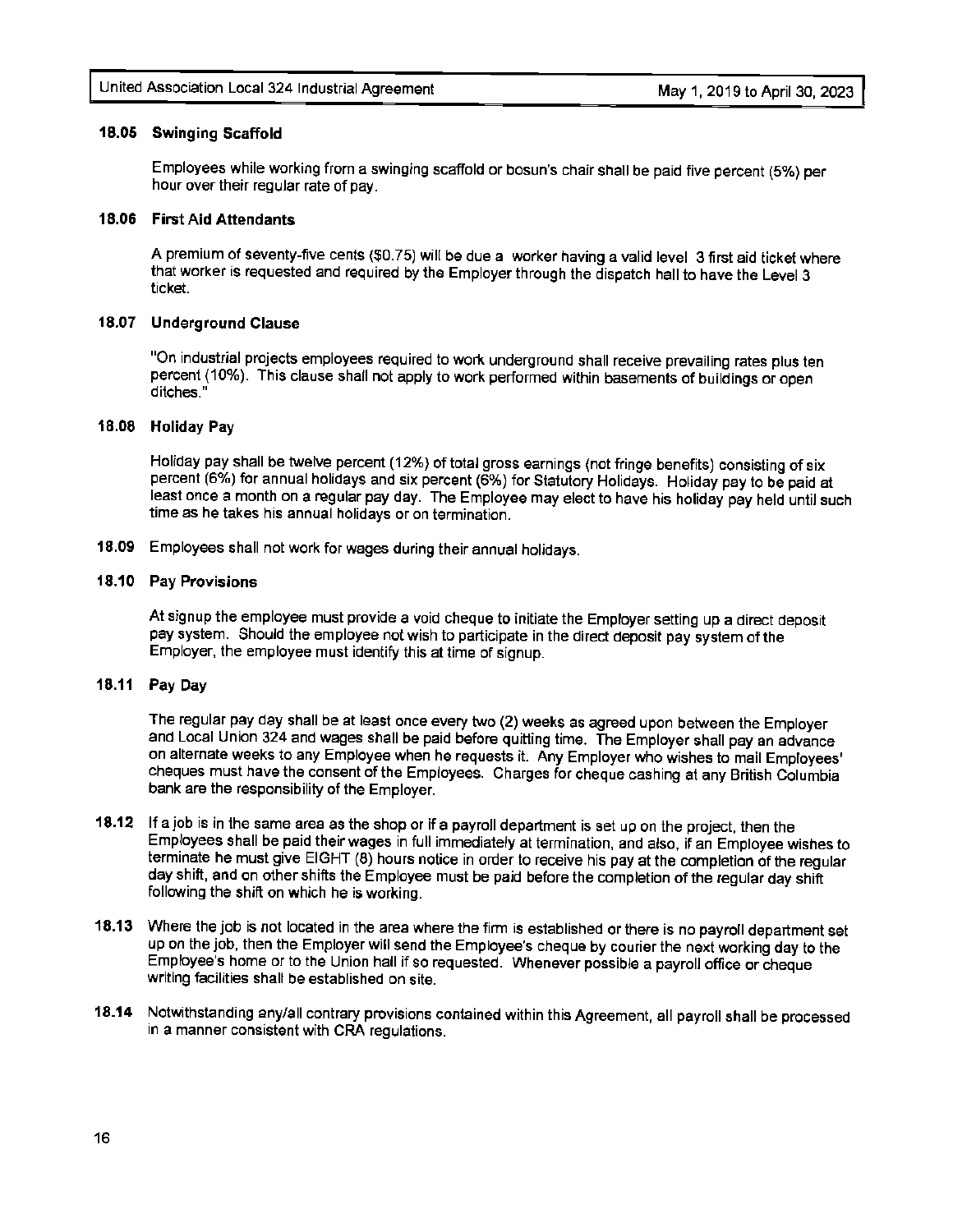United Association Local 324 Industrial Agreement May 1, 2019 to April 30, 2023

# **ARTICLE 19.00 --WELDERS**

- **19.01** All Pipe Welders employed in connection with the installation of work under the terms of this Agreement shall be members of Local Union 324 and provide proof of their competency; this is not to include Welders who might be employed for short periods on alterations, repairs or temporary work -- short periods not to exceed eight (8) hours on any one (1) job on alterations, repairs or temporary work.
- **19.02** The Mechanical Trade Promotion Fund shall pay the cost of welding tests, with the exception of the original pressure ticket or Certificate of Competency. However it is understood that regardless of results all tests shall be conducted on the Employer's time at the prevailing rate of wages and results of all tests are to be turned over to the Local Union upon request.

# **ARTICLE 20.00 -- PROTECTIVE CLOTHING AND TOOLS**

- **20.01** When required, rubber boots and raincoats, pants and hats shall be furnished by the Employer on underground sewer and water main work, including piping, carrying gas, oil or other fluids and in accordance with the "Workers' Compensation Act", Accident Prevention Regulations. Protective clothing shall be supplied to Employees working in confined spaces on maintenance and repair jobs where certain conditions exist such as working in tanks or pipe containing chemicals, oils, gases, acids, etc.
- **20.02** Employers shall supply Welders' helmets, leather jackets or arms (when necessary), goggles and gloves. All tools will be supplied by the Employer for all trades. Goggles and gloves will be supplied to fab shop Employees. Gloves will be supplied to all Employees working with Welders. Coveralls and gloves shall be supplied to all Employees working with fibreglass pipe and materials whether in shop or field construction.
- **20.03** When a tool box with a lock and key is supplied to any Journeyman Employee, he shall be responsible for the return of all tools and/or equipment issued to him by the Employer. In cases of theft of tools and/or equipment, both parties agree to the principle of prosecution. Any disagreement as to the responsibility shall be decided by the grievance procedure provided by this Agreement.
- **20.04** No employee shall be permitted to use a personal cell phone or smart phone during working hours, except in the case of an emergency or during rest and meal breaks. Repeated violations of the foregoing to be dealt with through the recognized discipline procedures including just cause for termination.

No employee shall be required to install any app on their personal phone as a condition of employment.

# **ARTICLE 21.00 -- SAFETY CLAUSE**

**21.01** All equipment, tools and materials must conform and be utilized in conformity with applicable provincial and/or federal regulations, acts and laws. Employer safety rules and regulations shall be complied with provided they are not inconsistent with the above-mentioned. 11 shall not be considered a violation of this Agreement should an Employee(s) refuse to work in conditions and/or use equipment that do not meet prescribed safety standards and/or regulations. Refusal of an Employee to abide by the WorkSafe BC. Regulations may be considered cause for dismissal.

#### **21.02 Drug & Alcohol Policy**

The Parties agree to be bound by the decisions of the Policy Administration Committee of the Construction Industry of BC Substance Abuse Testing and new wording establishing the Policy in the Agreement along with any related agreement by the Main Table regarding the Policy or the establishment of an industry EFAP Program.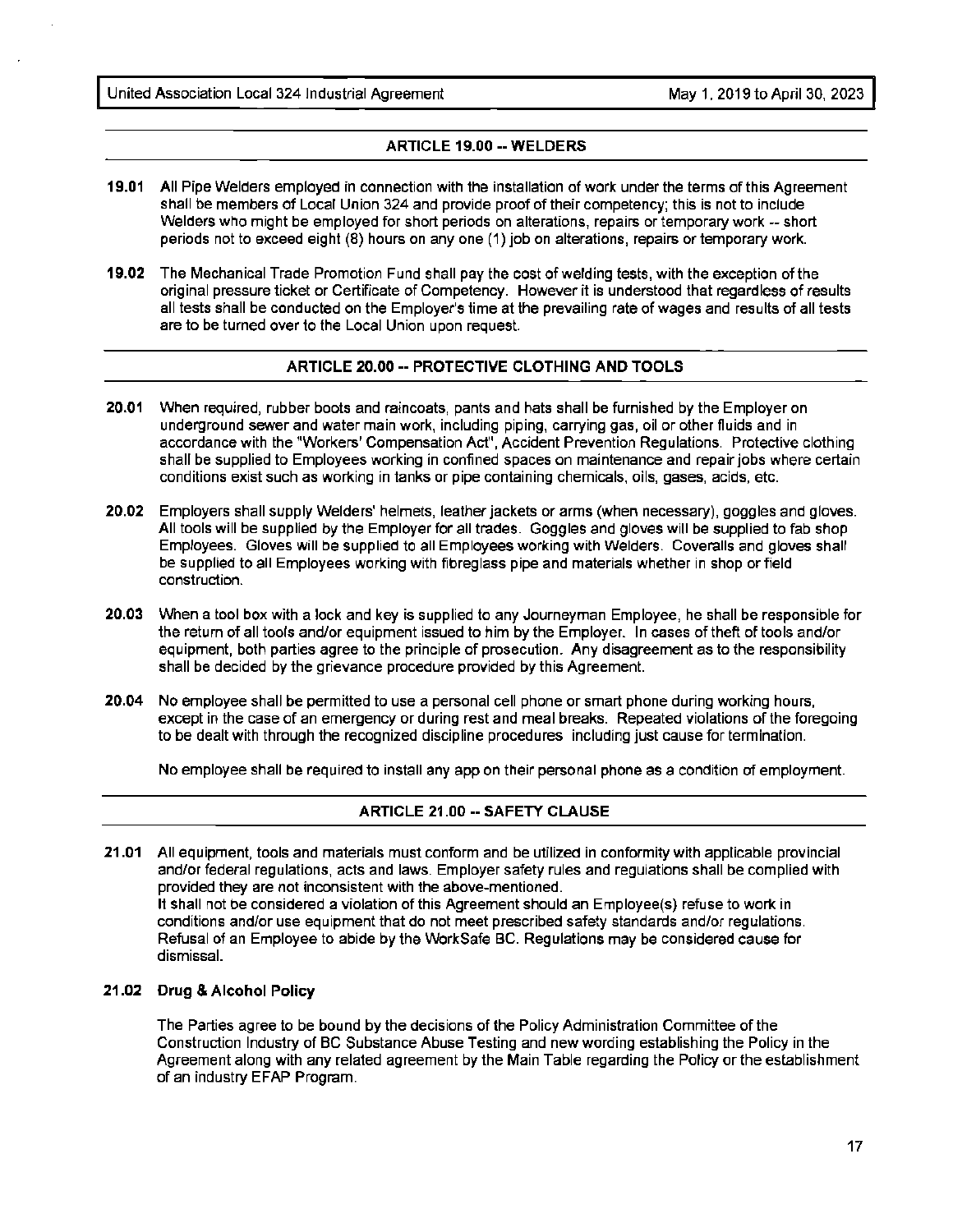### **21.03 Telephone**

A telephone(s) shall be made available to all employees for incoming or outgoing emergency purposes. No employee shall be permitted to use a personal cell phone or smart phone during working hours, excluding rest and meal breaks, except in case of an emergency. Repeated violations of the foregoing shall constitute just cause for discipline, up to and including termination.

# **ARTICLE 22.00 -- JOINT CONFERENCE BOARD AND ITS FUNCTIONS**

**22.01** A Joint Conference Board will be formed of five (5) members of Construction Labour Relations Association of BC and five (5) members of Local Union 324 who shall meet as requested by either party at which meeting three (3) members of each party will form a quorum, and in any case equal representation of both parties shall participate in the voting. Such Board shall have power on behalf of the respective parties hereto to adjust trade disputes or grievances or establish regulations governing the conduct of their members

# **ARTICLE 23.00 -- PROCEDURE TO BECOME SIGNERS**

**23.01** The Party of the Second Part agrees that it will have its members work only for Employers who are signatory to this Agreement on work covered by this Agreement. Whenever a vacancy occurs in any shop, the Local Union must be given the first opportunity to fill the vacancy.

# **ARTICLE 24.00 ·• WORKING PARTNERS AND SHAREHOLDERS**

- **24.01** Any person conducting a shop as a sole proprietorship under the jurisdiction of this Local Union retains the right to work with the tools. When a Company whose place of business is established outside the jurisdiction of the local Union 324 and such Company wishes to exercise this Clause, the Company shall not be entitled to utilize the U.A. Constitution to bring other Employees in that are members of the United Association as supervision.
- **24.02** Where two (2) or more persons are conducting a shop as a legal partnership under the "Partnership Act" of the Province of British Columbia, only one (1) of such persons has the right to work with the tools, and only that one (1) will be recognized by the Local Union as a working partner. Such working partner must be designated by the persons conducting the shop as a partnership at the time this Agreement is entered into, and the declaration of partnership filed under the "Partnership Act" must be produced by such persons to the Joint Conference Board if requested.
- **24.03** Where a limited liability company is operating a shop under the jurisdiction of Local Union 324 only one (1) active major shareholder of such limited liability company has the right to work with tools, and no other member of the company shall have the right to work with the tools. Within the terms of this paragraph, "Major" means ten percent (10%) of equity worth of the company.

The working shareholder or partner shall obtain from the Union an identification card and shall carry the card on his person on the job site. For working shareholder or partner industry fund contributions refer to the Joint Conference Board letter of understanding dated September 8, 1980.

- **24.04** Provided, however, that such shops having a working member shall employ Journeymen of Local Union 324 and work under the same conditions as applied to Journeymen, such Journeymen so employed shall not be subject to dismissal for lack of work and the Employer or shareholder complete such installation.
- **24.05** No member of the United Association will be permitted to contract, or sub-contract or "lump" the installation of any plumbing, heating, sprinkler or pipe work or any other work under the jurisdiction of the United Association or to work in any shop where sub-contracting is done as above.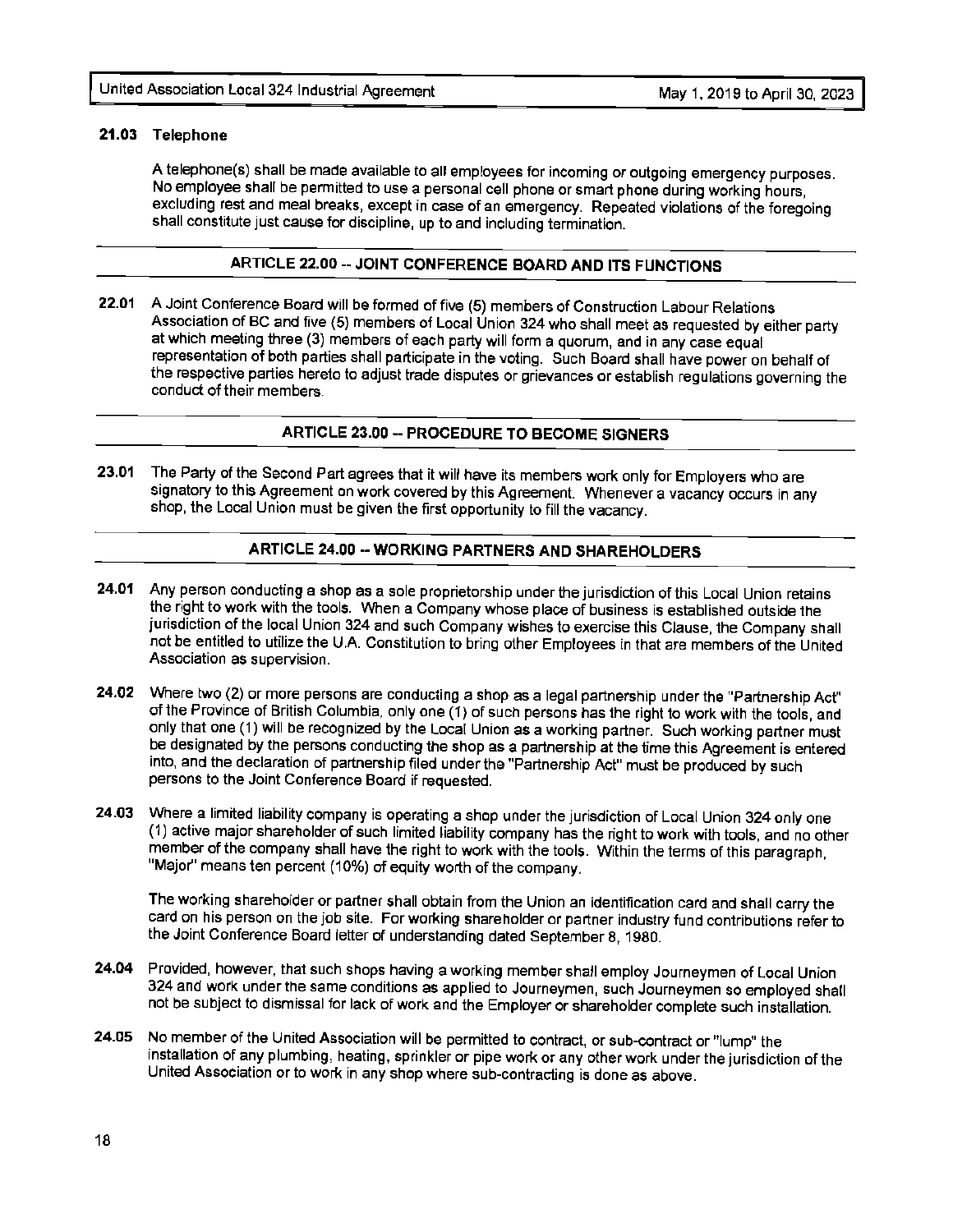#### **ARTICLE 25.00-- DISPUTES AND GRIEVANCES**

- **25.01** In case of any dispute or grievance arising that cannot be settled informally by the member representative of the Union and Employer, it will be referred to representatives of the parties. If the dispute or grievance remains unsettled, it will then be referred to the Joint Conference Board and such Board shall meet within twenty-four (24) hours if necessary. In any case, any grievance that is not submitted in writing to the other party within one (1) week of the time the cause of such grievance should have been known, shall be deemed to have been abandoned. Any variation from this Clause would only take place in very exceptional circumstances such as a complete lack of communication facilities, etc.
- **25.02** If any dispute or grievance referred to the Joint Conference Board cannot be settled or otherwise resolved by the Joint Conference Board upon its having been considered by the Joint Conference Board, then either of the parties to the dispute or grievance will be at liberty to refer the dispute or grievance to an Arbitration Board in the manner hereinafter provided for.
- **25.03 A** majority decision of the Joint Conference Board concerning a grievance referred to it shall be final and binding on the parties and their members.

#### **ARTICLE 26.00 -- ARBITRATION PROCEDURE**

**26.01** The Joint Conference Board on a majority vote shall determine the validity of a dispute or grievance. If the grievance or dispute is declared valid and either party refuses to appoint a member to the Arbitration Board, the party requesting arbitration shall be authorized by the Joint Conference Board by letter to apply to the Minister of Labour for the appointment of a member to the Arbitration Board on behalf of the other party.

If a majority vote of the Joint Conference Board rules that the dispute or grievance is not valid, no further action shall be instituted by the party concerned regarding that specific dispute or grievance. If the Joint Conference Board reaches a deadlock on the validity of a dispute or grievance then such dispute or grievance may be processed in accordance with the procedure outlined under Article 26 (Sections 26.02 to 26.07 inclusive).

- **26.02** Either party desiring arbitration shall appoint a member for the Board and shall notify the other party in writing of its appointment and particulars of the matters in dispute. Nothing contained in this Clause shall preclude the right of any signer to this Agreement to proceed to arbitration.
- **26.03** The party receiving the notice shall within five (5) days thereafter appoint a member for the Board and notify the other party of its appointment.
- **26.04** The two (2) Arbitrators so appointed shall confer to select a third party to be Chairman and failing for three (3) days from the appointment of the second of them to agree upon a person willing to act, either of them may apply to the Honourable Minister of Labour to appoint such third person.
- **26.05** The Arbitration Board shall sit, hear the parties, settle the term of the question or questions to be arbitrated and make its award within ten (10) days from the date of the appointment of the Chairman, provided that the time may be extended by agreement of the parties.
- **26.06** The Board shall deliver its award in writing to each of the parties and the award of the majority of the Board shall be the award of the Board and it shall be final and binding upon the parties and they shall carry it out forthwith.
- **26.07** Each party shall pay its own cost and expense of arbitration, the remuneration and disbursement of its Minister of Labour (in compliance with Section 26.01 of this Clause) shall be paid by the party the said appointee is representing. One-half  $\mathcal{V}_2$  the compensation of the Chairman and of the stenographer and other expenses of the Arbitration Board shall be paid by each party.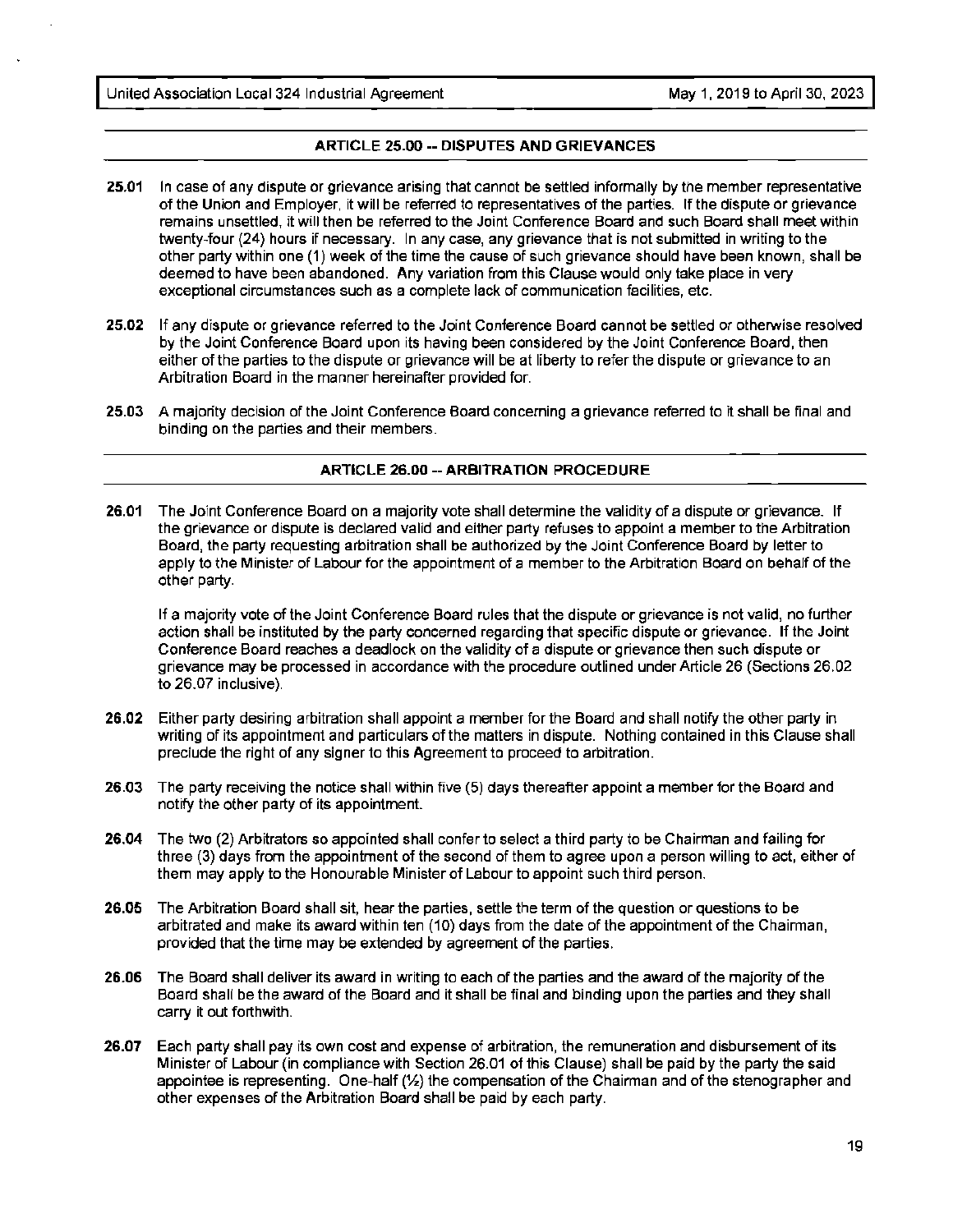# **ARTICLE 27.00 --PIPING INDUSTRY TRUST FUNDS**

- **27.01** It is mutually agreed that each Employer signatory to this Agreement shall contribute to the Trust Funds as outlined in this Clause, and each Employer shall be bound to all the rules and regulations contained herein governing the remittance of contributions and the collection of Trust Fund monies.
- **27 .02** Vancouver Island Piping Industry Joint Training Committee Fund (Apprenticeship Funds)

For each hour worked by each Employee, the amounts noted in Appendix A shall be paid to the Vancouver Island Piping Industry Joint Training Committee Loca! Fund.

# **27.03 Health and Welfare Plan**

The amounts noted in Appendix A per hour earned shall be contributed to the Health and Welfare Plan. Operation of this plan shall be governed by the Trustees of the Health and Welfare Plan, such Trustees to be selected in accordance with the terms of this Agreement.

**27.04** Trustees of the Health and Welfare Plan shall be six (6) in number comprising of three (3) Union Nominees and three (3) Victoria Mechanical Industrial Relations Association Nominees. A quorum shall consist of four (4) members. The complete policies, management and control of this Plan will be controlled by this Board of Trustees. This Fund will be used for the purposes of and in accordance with the Trust Agreement dated November 24, 1967 between the parties to this Agreement.

#### **27.05 Pension Plan**

Each Employer shall contribute the amounts noted in Appendix A per hour earned by each Employee to the Pension Plan. Operation of this plan shall be governed by the Trustees of the Pension Plan. This contribution is in addition to compulsory Government Pension Plans.

**27.06** Trustees of the Pension Plan shall be six (6) in number comprising three (3) Union Nominees and three (3) Victoria Mechanical Industrial Relations Association Nominees. A quorum shall consist of four (4) members. The complete policies, management and control of this plan will be controlled by this Board of Trustees. This Fund will be used for the purposes of and in accordance with the Trust Agreement dated November 24, 1967 between the parties to this Agreement.

# **27.07 Mechanical Trade Promotion Fund**

Contributions shall be made in accordance with the amounts set out in Appendix A by the Employers for each hour worked by each Employee to the Mechanical Trade Promotion Fund and which shall include the cost of welding tests, Gasfitters, Plumbers, Steamfitters, Oil Burner Mechanics, Sprinkler Fitter's annual ticket renewals for the performance of their work. Testing costs are confined to the charges for the tests and renewal tickets.

Operation of this fund shall be governed by the Mechanical Trade Promotion Fund Trust Agreement which is part of this Agreement.

# **27.08 Marketing Fund**

Effective the date of enablement the Employer will deduct from the employee for each hour worked, the amounts set out in Appendix A, monies for the Marketing Fund.

# **27.09 Industry Benefit Fund**

The Parties agree to participate in a joint CLR and BCBCBTU affiliate review of the potential benefits of establishing a multi-trade Industry Benefit Fund and to implement such fund if the Parties to the October 26, 2011 signed MOA mutually agree on the benefits and outcomes of establishing such a Plan and Fund,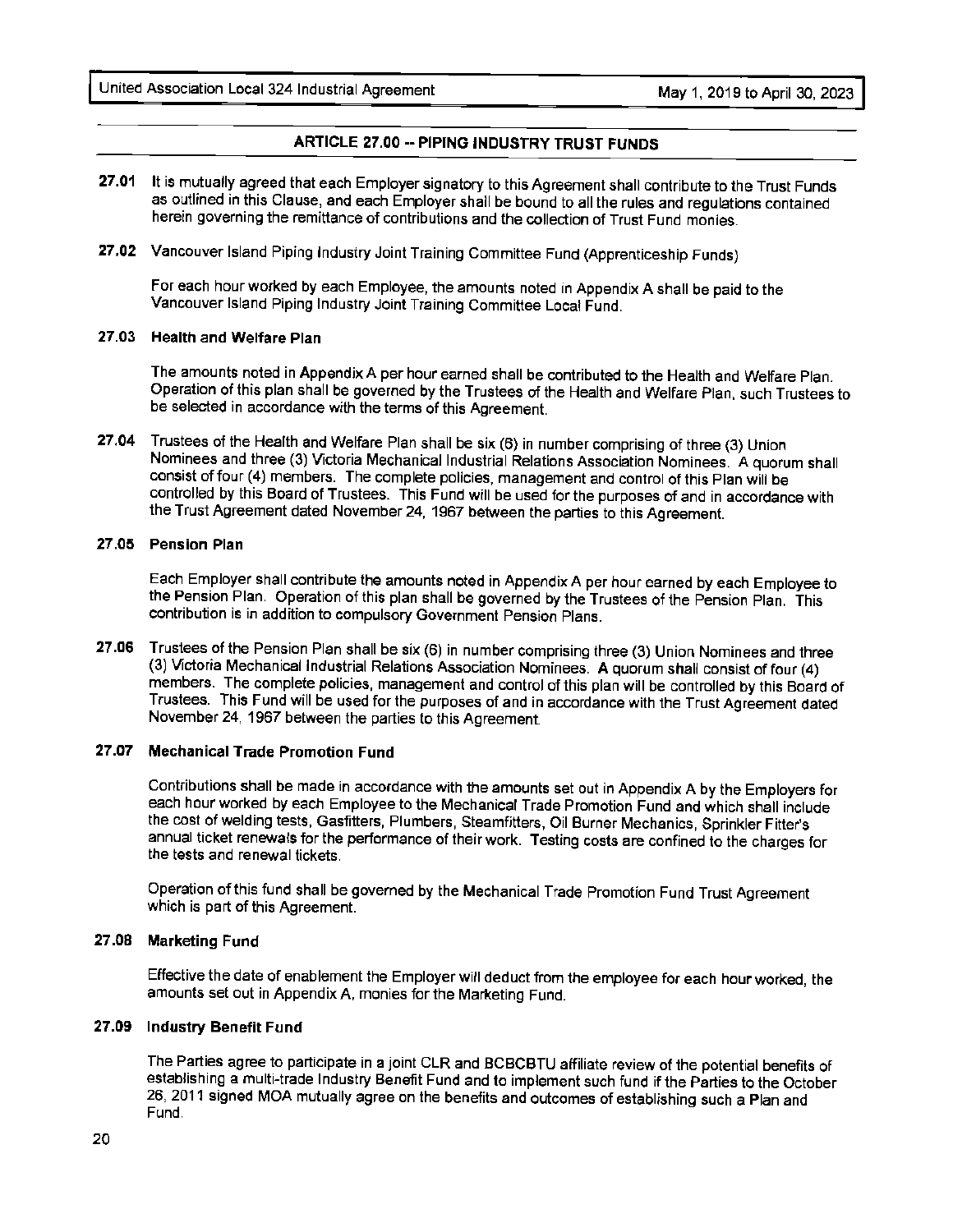### **ARTICLE 28.00** -- **CONSTRUCTION INDUSTRY FUNDS**

**28.01** The Employer shall contribute the required amount(s) to the funds noted below in accordance with the effective date(s) applicable and shall be as stipulated within the wage schedules in Appendix A

U.A. Local 324 Affiliation Fund B.C. Rehabilitation Fund B.C. Jurisdictional Assignment Plan Fund BCBCBTU Fund

#### **28.02 Contract Administration Fund**

All signatory Employers shall contribute the required amount to the CLR Contract Administration Fund in accordance with the effective date(s) applicable and shall be as stipulated within the wage schedules in Appendix A. CLR may alter this amount with sixty (60) days written notice.

#### **28.03 Construction Industry of BC Substance Abuse Testing and Treatment Program (D&A Policy)**

In accordance with Article 21.02, the Employer shall contribute the required amount to the D&A Policy with the effective date(s) applicable and shall be as stipulated within the wage schedules in Appendix A.

#### **28.04 Supplemental Dues Checkoff**

The Employer shall deduct for a Dues Supplement an amount of money as agreed to from time to time by the general membership under proper resolution passed by the General Membership of Local Union 324 on behalf of all hours earned by all Employees while working under the terms and conditions of this Agreement and forward same to the office of the Financial Secretary of Plumbers Local 324 through the designated Trust Company no later than the fifteenth (15th) day of the calendar month following the month for which the deductions were made. Each Employee shall submit a written authorization to his Employer as a condition of employment which shall be supplied by the Union.

Collection of the Dues Supplement shall come under the same provisions that govern "The Piping Industry Trust Funds", Article 27.

#### **28.05 Payment of Trust Fund Contributions and Dues Checkoff**

All fund contributions are due and payable on or before the fifteenth (15th) day of the month following the month in which the obligation arose to pay the contributions.

All fund contributions shall be made in accordance with a Standard Form approved by the Joint Conference Board.

#### **28.06 Delinquent Payments and Inspection**

The duly appointed representative of the Joint Conference Board shall inspect, by appointment with the Employer, the Employer's payroll to ascertain whether contributions to the funds have been made as required by this Agreement and, should it be determined that such contributions have not been made, the Employer shall be liable, in addition to the contributions, for the cost of such inspection and audit.

It is agreed that timely contributions to the Trust Funds provided for in this Agreement are essential for the protection of the beneficiaries. It is also agreed that delinquency and continued failure to remit these contributions to the Trust Funds is a breach of the Agreement under which the Employer is bound, and it shall not be a violation of this Agreement for the Union to remove Employees covered by the terms of this Agreement from the jobs of a delinquent Employer.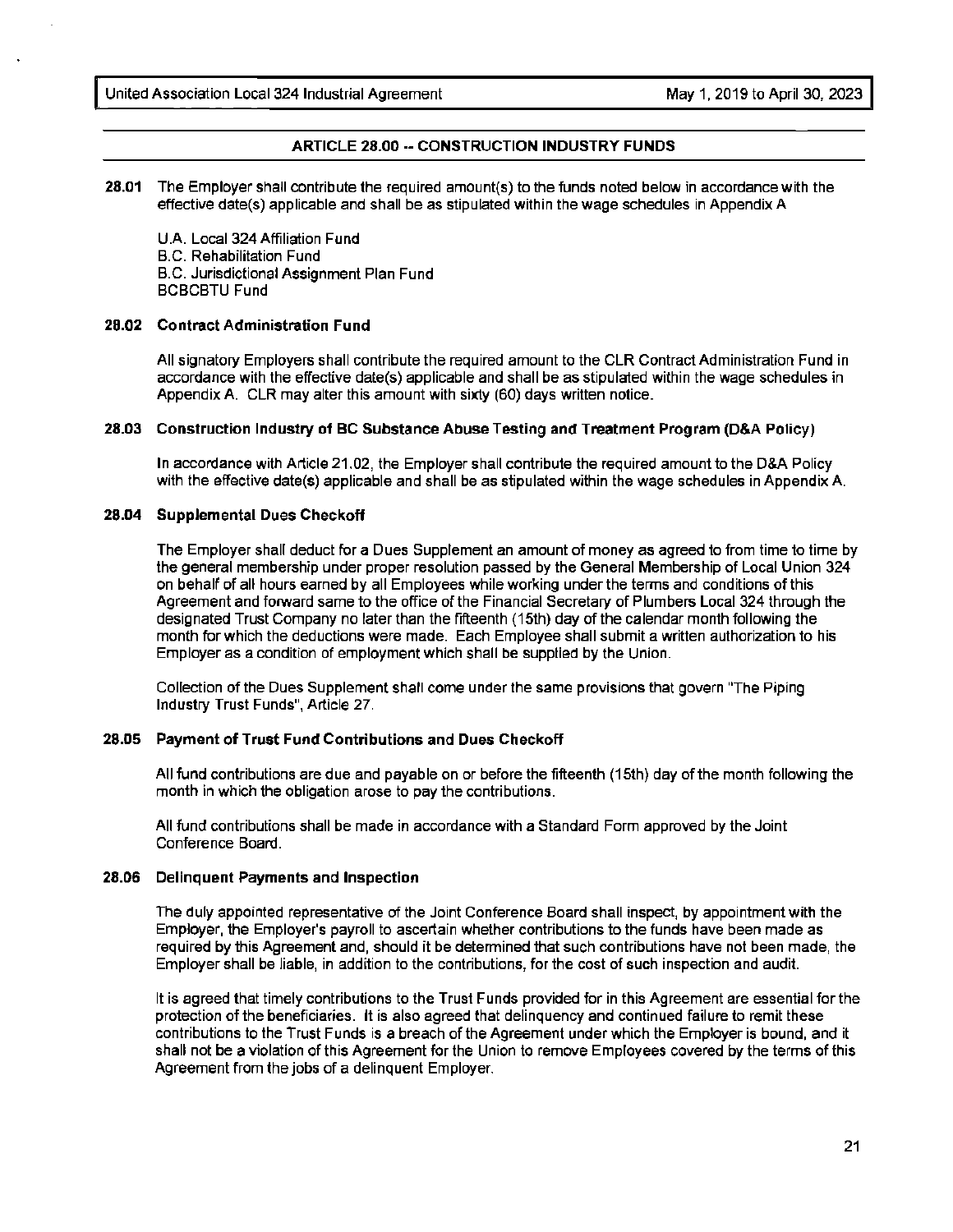# **ARTICLE 29.00 -- WAGE BOND**

**29.01** Before Union members are dispatched to any Employer who has not been signatory to a U.A. Agreement in British Columbia for a minimum of two (2) years, such Employer may be required to deposit a bond suitable to the Union up to a maximum of one thousand dollars (\$1,000.00) per Employee and a total maximum of fifteen thousand dollars (\$15,000.00) with the B.C. Pipe Trades Association for use in default of wages, pension contributions, welfare contributions, vacation pay, Statutory Holiday pay or any other contributions provided by the Collective Agreement. When no longer required, such bond, by mutual consent of the Union and the Employer concerned, shall be terminated, but where mutual consent cannot be achieved, the matter shall be subject to the Arbitration Procedure provided in Article 26.

# **ARTICLE 30.00 -- B.C. JURISDICTIONAL WORK ASSIGNMENTS PLAN**

- **30.01** Both parties to this Agreement recognize and will strictly adhere to the Procedural Rules for the Umpire of Jurisdictional Work Assignments in British Columbia and other supplementary rule(s), agreement(s) and/or memoranda as may be agreed upon from time to time by Construction Labour Relations Association of 8.C. and the British Columbia and Yukon Territory Building and Construction Trades Council. Should any provision or provisions contained in the above prove to be in violation of any legally effective Federal or Provincial statute, it is agreed that the prime parties to the said Agreements will re~ negotiate such provision or provisions and all other provisions shall not be affected thereby.
- **30.02** The Employer shall upon request make known his intended work assignment. It is agreed that such intended work assignment shall be determined by the standards contained in the Procedural Rules for the Umpire of Jurisdictional Work Assignments in B.C.
- **30.03** The participating Employer Association shall inform their stipulated members, in writing, of their responsibilities for the assignment of work in accordance with the Rules and Regulations of the plan.
- **30.04** The parties agree that all cases, disputes or controversies involving jurisdictional disputes and assignments of work shall be resolved as provided for in the Procedural Rules and Regulations provided for in the Plan for the Umpire of Jurisdictional Work Assignments in British Columbia. The parties agree that they shall comply with the decisions and awards of the Umpire of Work Assignment established by the Plan.
- **30.05** The Union agrees that the establishment of picket lines and/or the stoppage of work by reason of the Employer's and/or Umpire's assignment of work are prohibited. No Local Union stipulated to the Plan shall institute or post picket lines for jurisdictional purposes.

# **ARTICLE 31.00 -- SAVING CLAUSE**

**31.01** It is assumed by the parties hereto that each provision of the Agreement is in conformity with all applicable laws of the Dominion of Canada and the Province of British Columbia. Should it later be determined that it would be a violation of any legally effective Dominion or Provincial Order or Statute to comply with any provision or provisions of this Agreement, the parties hereto agree to re-negotiate such provision or provisions of this Agreement for the purpose of making them conform to such Dominion or Provincial Order or Statute, and the other provisions of this Agreement shall not be affected thereby.

# **ARTICLE 32.00 -- ENABLING CLAUSE**

**32.01** The Local Union, in conjunction with the Employer's representative or the Employers bidding work in the respective areas, may determine on a job by job basis if special dispensation is required to become competitive and should the necessity arise, may, by mutual agreement and in writing, amend or delete any terms or conditions of the Agreement for the length of the job.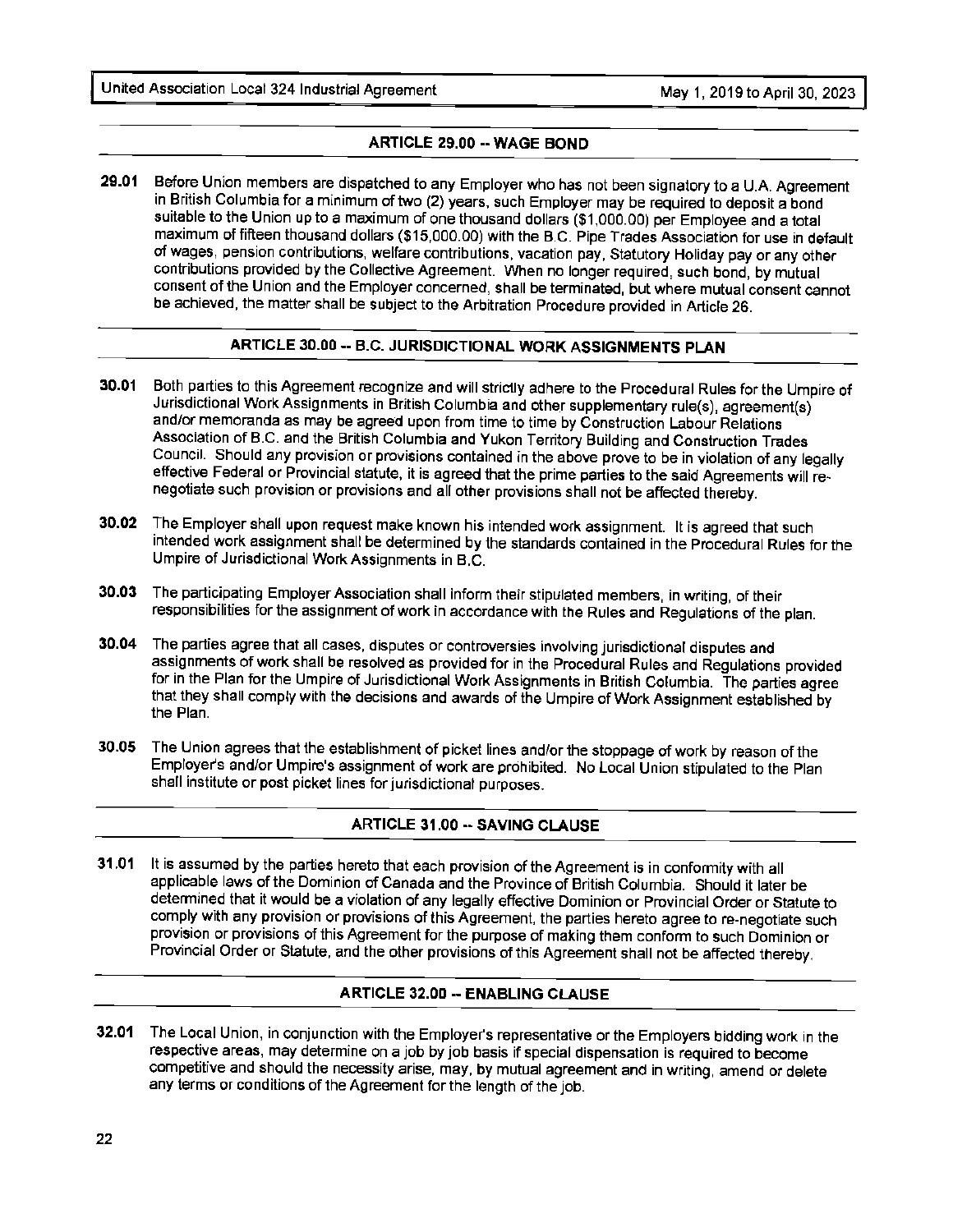No joint industry funds as negotiated between the BCBCBTU and CLR or individual dues to umbrella organizations, will be reduced or eliminated through enabling, without the prior written consent of the BCBCBTU and CLR.

### **ARTICLE 33.00- MORE FAVOURABLE AGREEMENTS**

**33.01** In the event the Union enters into any agreement with any other individual Employer and/or group of Employers which provides for wages and/or other terms and/or conditions, in whole or in part, which the Employers signatory to this agreement consider to be more favourable, such wages and/or other terms and/or conditions shall automatically become part of this agreement and shall replace, as required, any/all corresponding provisions of this agreement.

#### **33.02 Other Considerations**

Consider other provisions and proposals which may assist in increasing both employment opportunities for union members as well as market share for signatory Employers. This includes the discussion and resolution of any issues related to the restructuring of Local 324's geographical boundaries and how best to deal with that restructuring in a manner which best promotes the Employer's ability to secure work and the Union's ability to provide work opportunities for its membership.

#### **33.03 Housekeeping**

Review all documents and make wording/format changes to address related inconsistencies/errors.

# **SECTION 34- HUMAN RIGHTS**

- **34.01** The Parties agree that discrimination under the prohibited grounds of the BC Human Rights Code shall not be tolerated and that all worksites shall be harassment free within open and inclusive craft building trades construction industry.
- **34.02** The Parties agree to increase the participation of women and indigenous members in the workforce, whenever viable.
- **34.03** Employees shall be entitled to Pregnancy and Parental Leave in accordance with the provisions of the Employment Standards Act.

# **ARTICLE 35.00 -- TERM OF AGREEMENT**

- **35.01** This Agreement shall be effective as from May 1, 2019 and shall remain in effect until April 30, 2023 and thereafter from year to year until a new agreement is concluded by the parties.
- **35.02** Either party wishing to amend the Agreement will notify the other party by giving written notice in accordance the Labour Code of B.C.
- **35.03** Either party sending out such notice shall append the individual numbers of Clauses of the Agreement which they desire to change to the actual changes, additions or amendments that are desired.
- **35.04** The operation of Section 50(2) and 50(3) of the Labour Code of B.C. is hereby excluded.
- **35.05** All matters not covered by a specific date of application within the Agreement will become effective on the actual date which this Agreement is signed by the parties.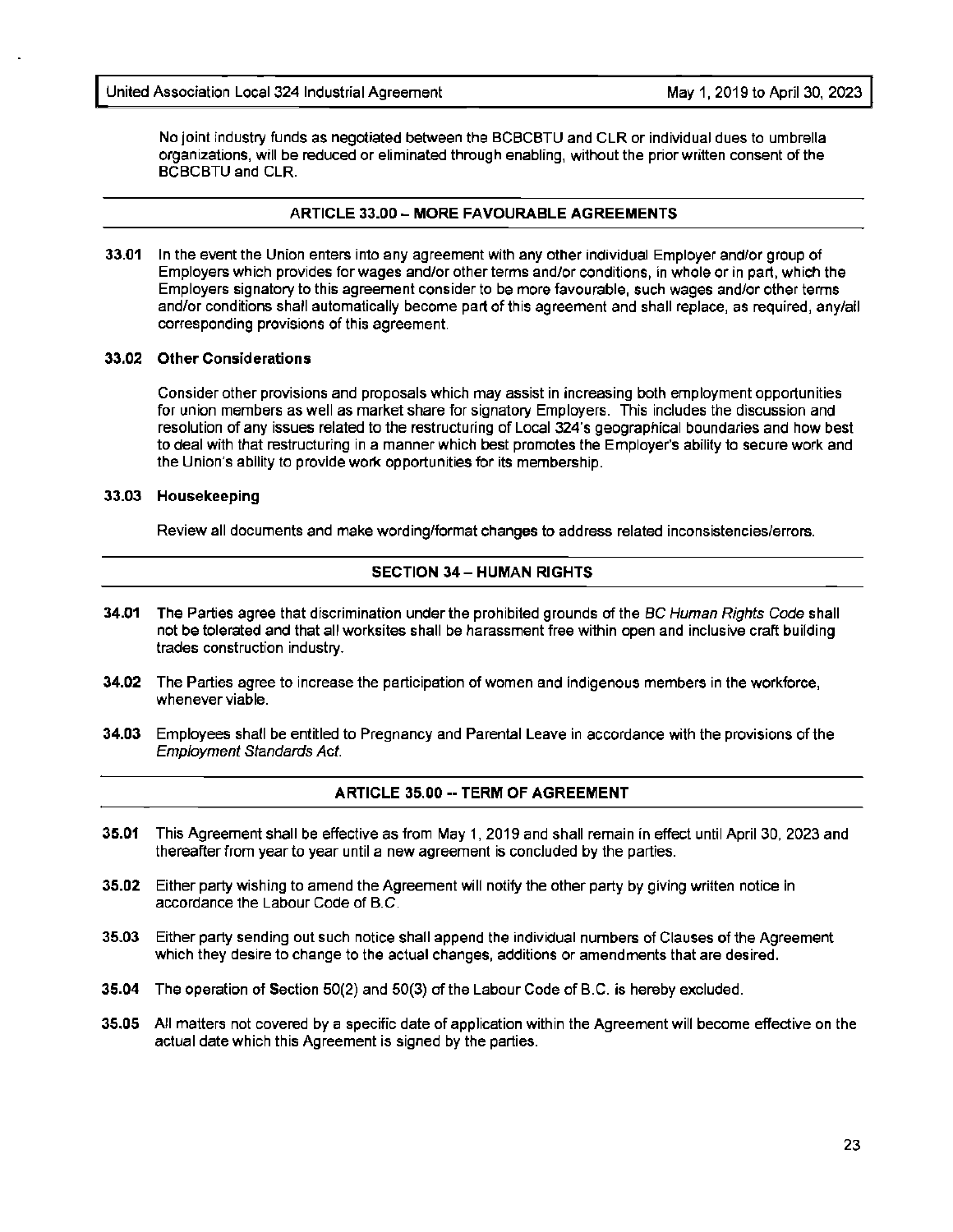May 1, 2019 to April 30, 2023

SIGNED THIS  $\boxed{\mathcal{C}}$  DAY OF DECEMBER, 2020.

SIGNED ON BEHALF OF:

CONSTRUCTION LABOUR RELATIONS ASSOCIATION OF B.C.

SIGNED THIS / Y DAY OF DECEMBER, 2020.

SIGNED ON BEHALF OF:

مب

LOCAL 324, UNITED ASSOCIATION OF JOURNEYMEN AND APPRENTICES OF THE PLUMBING AND PIPEFITTING INDUSTRY OF THE UNITED STATES AND CANADA

<u>ur Com</u>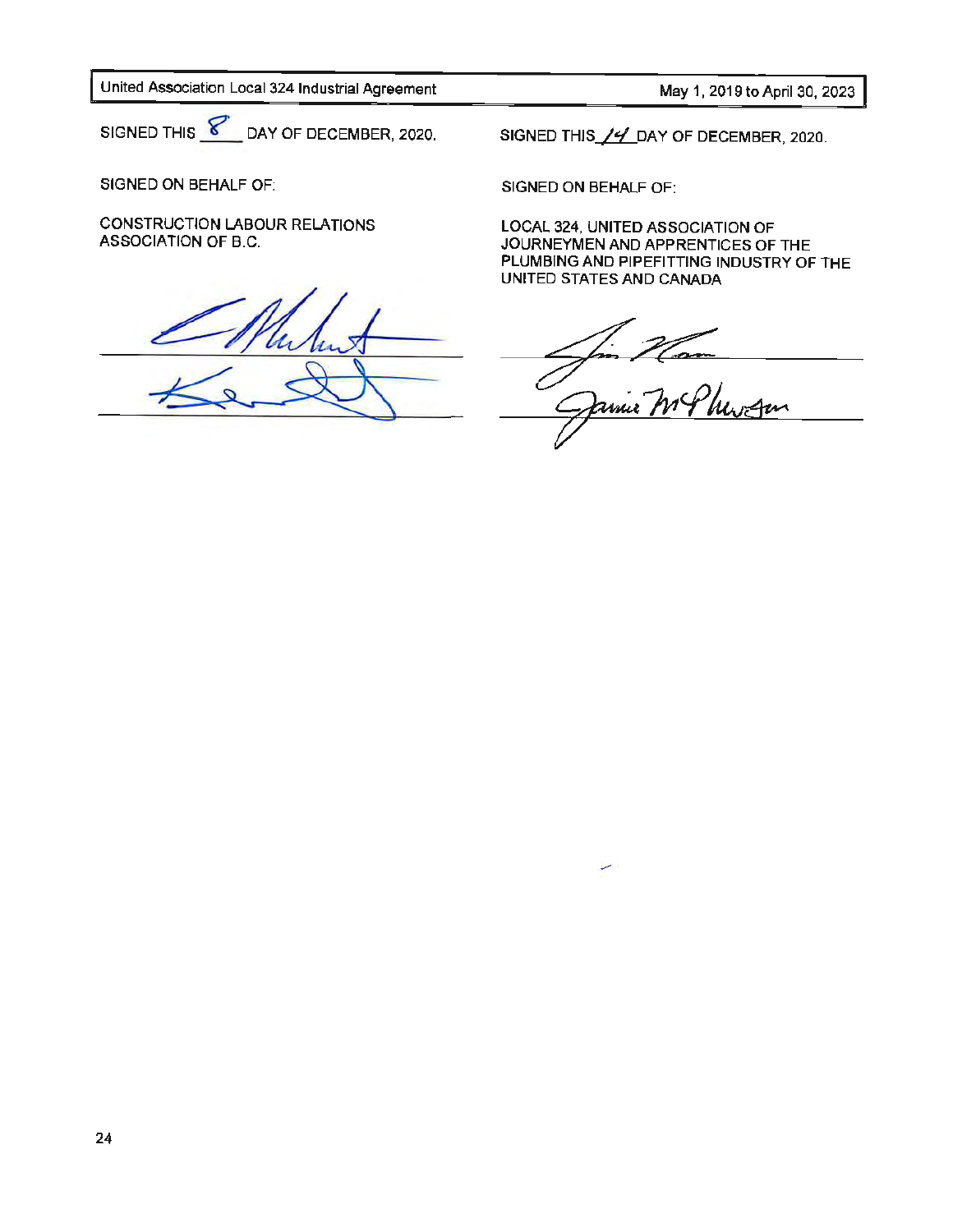#### **LETTER OF UNDERSTANDING**

#### BETWEEN:

#### **CONSTRUCTION LABOUR RELATIONS ASSOCIATION OF B.C.**  (hereinafter referred to as "The Association")

AND:

#### **LOCAL UNION NO. 324 OF THE UNITED ASSOCIATION OF JOURNEYMEN AND APPRENTICES OF THE PLUMBING AND PIPEFITTING INDUSTRY OF** THE **UNITED STATES AND CANADA**

(hereinafter referred to as "The Union")

#### **RE: ADMINISTRATION FUND**

It is understood and agreed that U.A. Local 324 will collect and forward all monies designed for the Contract Administration Fund and received in accordance with the standard remittance form, to the Construction Labour Relations Association of B.C. Payment to the Association shall be made by the Administrator by the first day of the month following the month in which it was received.

The U.A. Local 324 will provide a monthly statement to the Association along with the payment and shall provide the Association with an annual letter from the Construction Industry Fund auditors attesting to the calculations of the said Funds' collection and disbursements.

It is understood that any cost incurred in remittance notification or changes thereof shall be borne by the Association.

SIGNED THIS **O** DAY OF DECEMBER, 2020. SIGNED THIS **14** DAY OF DECEMBER, 2020.

SIGNED ON BEHALF OF:

CONSTRUCTION LABOUR RELATIONS ASSOCIATION OF B.C.

SIGNED ON BEHALF OF:

LOCAL 324, UNITED ASSOCIATION OF JOURNEYMEN AND APPRENTICES OF THE PLUMBING AND PIPEFITTING INDUSTRY OF THE UNITED STATES AND CANADA

inie My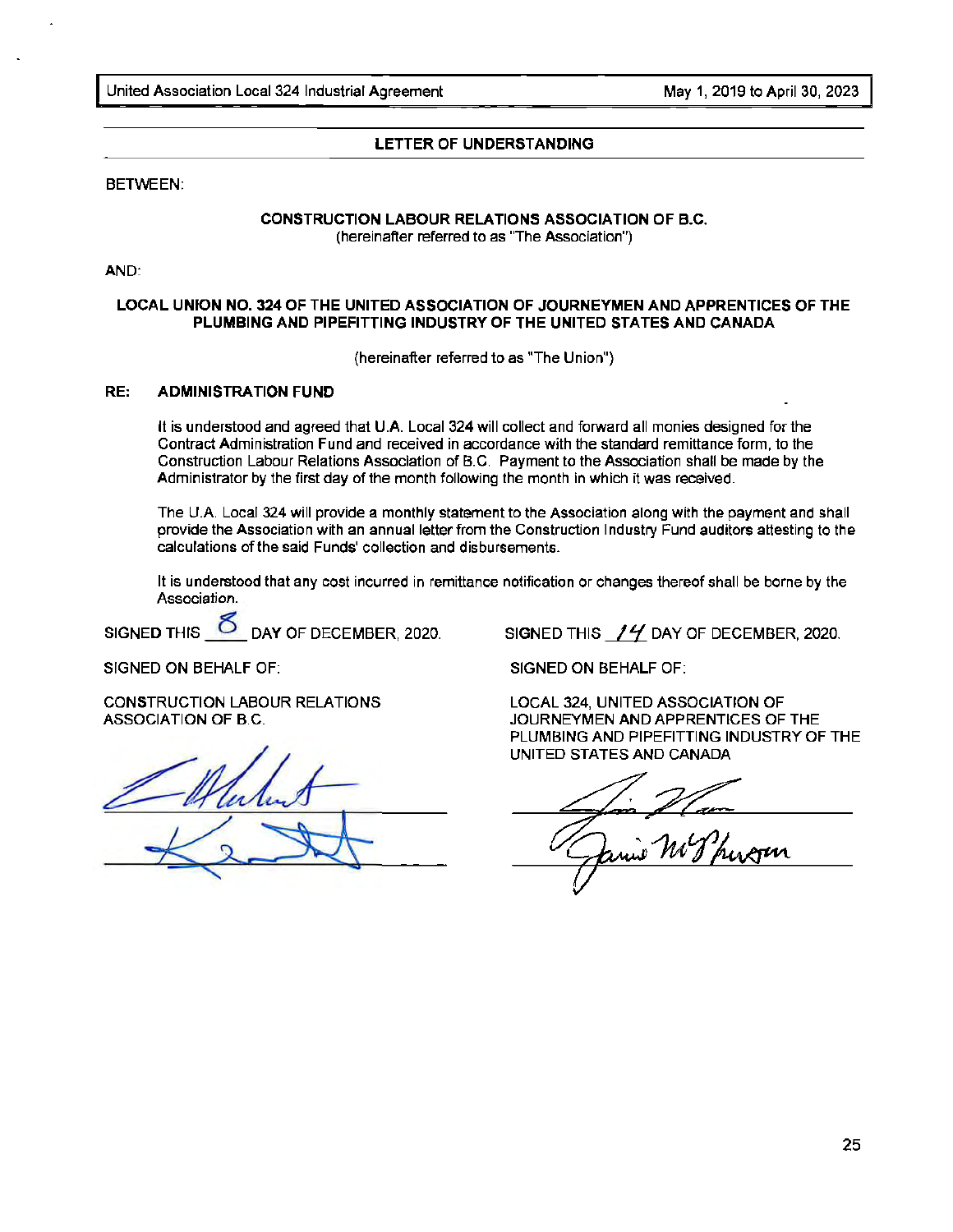United Association Local 324 Industrial Agreement May 1. 2019 to April 30, 2023

# LETTER OF **UNDERSTANDING Saturday** Overtime **Rates**

To assist the parties in the securing more of the current market share of work in the Construction Industry in the Province of B.C., a committee of equal representation from BCBCBTU and CLR shall be established within six (6) months from the date of these recommendations and shall meet on a quarterly basis thereafter to determine the effect the following amendment has had on the securing of new contracts by CLR. CLR (and its members) shall provide the committee with such information as required to make the determination.

For the term of the renewed collective agreement expiring on April 30, 2023 unless renewed by mutual agreement, effective the first of the month following the date of implementation of these recommendations, overtime for the first ten (10) hours on Saturdays shall be paid at the rate of time and one-half (1.5X) the applicable straight time hourly rate and double time thereafter.

Collective agreements that currently provide for more hours being paid at the rate of time and one-half (1.5X) the applicable straight time hourly rate or for hours paid at less than time and one-half (1.5X) on Saturdays, the existing provisions shall continue to be applied.

SIGNED THIS **8** DAY OF DECEMBER, 2020.

SIGNED ON BEHALF OF:

CONSTRUCTION LABOUR RELATIONS ASSOCIATION OF B.C.

STRUCTION LABOUR RELATIO

SIGNED THIS  $\angle$  4 DAY OF DECEMBER, 2020.

SIGNED ON BEHALF OF:

LCOAL 324, UNITED ASSOCIATION OF JOURNEYMEN AND APPRENTICES OF THE PLUMBING AND PIPEFITTING INDUSTRY OF THE UNITED STATES AND CANADA

in 24 Phergen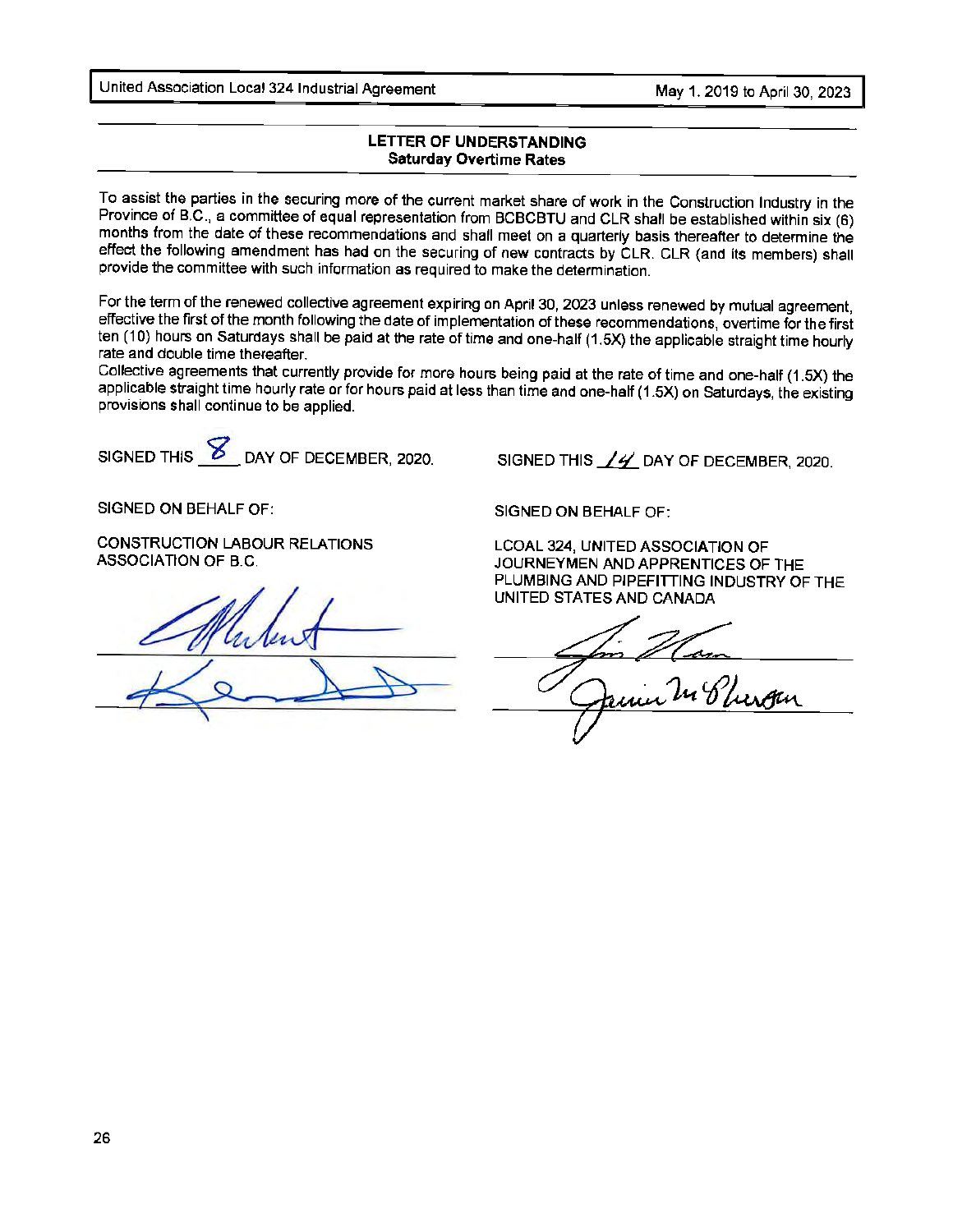# May 1, 2019 to April 30, 2023

| UA Local 324 Industrial Agreement - Monetary Package Rates |  |  |
|------------------------------------------------------------|--|--|
|------------------------------------------------------------|--|--|

| Breakdown of Monetary Padtage                        |      | June 17, 2019                               |                                           |               |                                              |                                  | May 1, 2020                                 |                                          |             |                                         |                                  |
|------------------------------------------------------|------|---------------------------------------------|-------------------------------------------|---------------|----------------------------------------------|----------------------------------|---------------------------------------------|------------------------------------------|-------------|-----------------------------------------|----------------------------------|
|                                                      |      | <b>Straight Time</b><br>Hourly Wage<br>Rate | Vacation &<br><b>Holiday Pay</b><br>(12%) | Pension       | Total Employer<br>Contributions <sup>*</sup> | <b>Total Monetary</b><br>Package | <b>Straight Time</b><br>Hourly Wage<br>Rate | Vacation &<br>Holiday Pay<br>$(12%)^{1}$ | Pension3    | <b>Total Employer</b><br>Contributions* | <b>Total Monetary</b><br>Package |
| General Foreman                                      | 120% | \$53.48                                     | \$6.42                                    | \$5.60        | \$4.01                                       | \$69.51                          | \$54.26                                     | \$6.51                                   | \$5.60      | S4.01                                   | \$70,38                          |
| Foreman (C/I and Light Industrial)                   | 115% | \$51.26                                     | \$6,15                                    | \$5.60        | 54.01                                        | \$67.02                          | \$52.00                                     | \$6.24                                   | \$5.60      | \$4.01                                  | \$67.85                          |
| Journeyperson                                        | 100% | \$44.57                                     | \$5.35                                    | \$5.60        | \$4.01                                       | \$59.53                          | 545.22                                      | \$5.43                                   | \$5.60      | \$4.01                                  | \$60.26                          |
| Apprentices:                                         |      |                                             |                                           |               |                                              |                                  |                                             |                                          |             |                                         |                                  |
| 7600 Hours                                           | 100% | \$44.57                                     | \$5.35                                    | \$5,60        | \$4.01                                       | \$59.53                          | \$45.22                                     | \$5.43                                   | \$5.60      | \$4.01                                  | \$60.26                          |
| 6650 Hours                                           | 90%  | \$40.11                                     | \$4.81                                    | \$5.04        | \$4.01                                       | \$53.97                          | \$40.70                                     | \$4.88                                   | \$5.04      | \$4.01                                  | \$54.63                          |
| 5000 Hours                                           | 85%  | \$37.88                                     | \$4.55                                    | \$4.76        | \$4,01                                       | \$51.20                          | \$38.44                                     | \$4.61                                   | \$4.76      | \$4.01                                  | \$51.82                          |
| <b>4750 Hours</b>                                    | 75%  | 533.43                                      | \$4.01                                    | \$4.20        | \$4.01                                       | \$45.65                          | \$33.92                                     | \$4.07                                   | \$4.20      | 54.01                                   | \$46.20                          |
| 3800 Hours                                           | 70%  | \$31.20                                     | \$3,74                                    | \$3.92        | \$4.01                                       | \$42.87                          | \$31,65                                     | \$3.80                                   | \$3.92      | \$4.01                                  | \$43,38                          |
| 2850 Hours                                           | 65%  | \$28.97                                     | \$3.48                                    | \$3.64        | \$4.01                                       | \$40.10                          | \$29.39                                     | \$3,53                                   | \$3.64      | \$4.01                                  | \$40.57                          |
| 1900 Hours                                           | 60%  | \$26,74                                     | \$3.21                                    | \$3.36        | 54.01                                        | \$37.32                          | \$27.13                                     | \$3.26                                   | \$3.36      | \$4.01                                  | \$37.76                          |
| 951 Hours                                            | 55%  | \$24.51                                     | \$2.94                                    | \$3.08        | \$4.01                                       | \$34.54                          | 524.87                                      | \$2.98                                   | \$3.08      | \$4.01                                  | \$34.94                          |
| $0 - 950$ Hours                                      | 45%  | \$20.06                                     | \$2.41                                    | \$2.52        | \$4.01                                       | \$29.00                          | \$20.35                                     | \$2.44                                   | S2.52       | \$4.01                                  | 529.32                           |
| <b>Employer Contributions</b>                        |      |                                             |                                           | June 17, 2019 |                                              |                                  |                                             |                                          | May 1, 2020 |                                         |                                  |
| Health Benefit Fund                                  |      |                                             |                                           | \$3.00        |                                              |                                  |                                             |                                          | \$3.00      |                                         |                                  |
| CLR Dues                                             | w    |                                             |                                           | \$0.13        |                                              |                                  |                                             |                                          | \$0.13      |                                         |                                  |
| Rehabilitation Fund                                  | w    |                                             |                                           | \$0.04        |                                              |                                  | \$0,04                                      |                                          |             |                                         |                                  |
| JAPlan <sup>2</sup>                                  | w    |                                             |                                           | n/a           |                                              |                                  | n/a                                         |                                          |             |                                         |                                  |
| <b>BCBCBTU Fund</b>                                  | w    |                                             |                                           | \$0.05        |                                              |                                  |                                             |                                          | \$0.05      |                                         |                                  |
| D&A Policy                                           | W    |                                             |                                           | \$0.01        |                                              |                                  |                                             |                                          | \$0.01      |                                         |                                  |
| Apprenticeship (Including Canadian Training Fund)    | w    |                                             |                                           | \$0.60        |                                              |                                  |                                             |                                          | \$0.60      |                                         |                                  |
| MTPF (GST to be added)                               | W    |                                             |                                           | \$0.18        |                                              |                                  |                                             |                                          | \$0.18      |                                         |                                  |
| Total Employer Contributions - Straight Time Hours   |      | \$4.01                                      |                                           |               |                                              | \$4.01                           |                                             |                                          |             |                                         |                                  |
| * Total Employer Contributions - 1.5X Overtime Hours |      | \$5.51                                      |                                           |               |                                              |                                  |                                             |                                          | \$5.51      |                                         |                                  |
| * Total Employer Contributions - 2X Overtime Hours   |      |                                             |                                           | \$7.01        |                                              |                                  |                                             |                                          | \$7.01      |                                         |                                  |

1. As of June 17th, 2019 all Employer contributions are paid based on hours worked except the Pension and Health Benefit Funds which are paid based on hours earned.

2. JAPlan contributions have been suspended until further notice.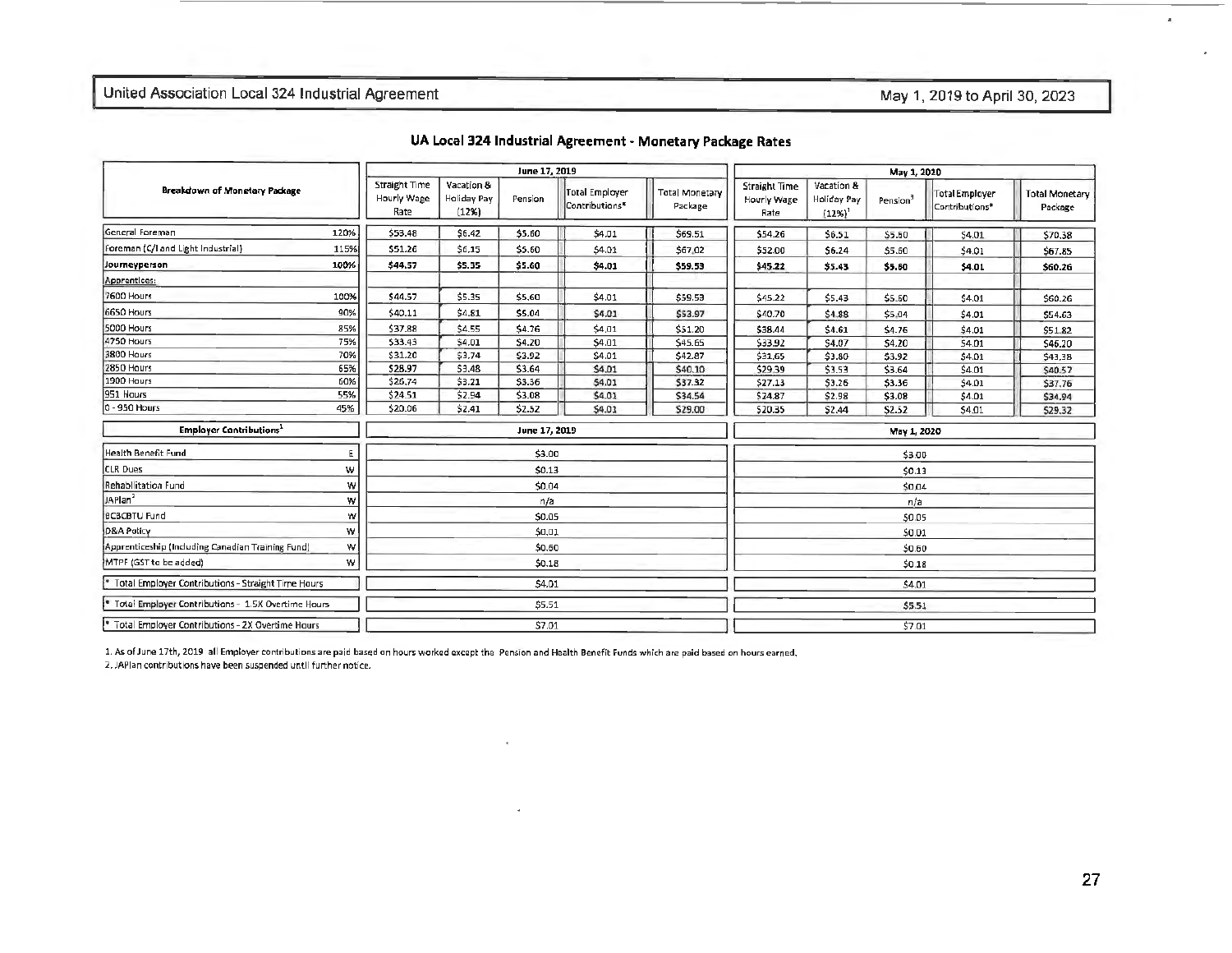# May 1, 2019 to April 30, 2023

# **UA Local 324 Industrial Agreement**

|                                     |                                                            | June 17, 2019 |                               |                   |            |                                                   | May 1, 2020 |                        |                   |            |  |
|-------------------------------------|------------------------------------------------------------|---------------|-------------------------------|-------------------|------------|---------------------------------------------------|-------------|------------------------|-------------------|------------|--|
| <b>Employee Deductions</b>          | Hourly<br><b>Dues</b><br>$(1.25%$ of<br>ST Hourly<br>Rate) | <b>STAB</b>   | <b>Building Trust</b><br>Fund | Marketing<br>Fund | Rehab Fund | Hourly<br>Dues<br>(1.25% of<br>ST Hourly<br>Rate) | <b>STAB</b> | Building Trust<br>Fund | Marketing<br>Fund | Rehab Fund |  |
|                                     | E                                                          | w             | Ε                             | w                 | w          | E                                                 | w           | E                      | w                 | w          |  |
| General Foreman                     | \$0.67                                                     | \$1.00        | \$0.53                        | \$0.305           | \$0.04     | \$0.68                                            | \$1.00      | \$0.54                 | \$0.305           | \$0.04     |  |
| [Foreman (C/I and Light Industiral) | \$0.64                                                     | \$1.00        | \$0.51                        | \$0.305           | \$0.04     | \$0.65                                            | \$1.00      | \$0.52                 | \$0.305           | \$0.04     |  |
| Journeyperson                       | \$0.56                                                     | \$1.00        | \$0.45                        | \$0.305           | \$0.04     | \$0.57                                            | \$1.00      | \$0.45                 | \$0.305           | \$0.04     |  |
| Apprentices:                        |                                                            |               |                               |                   |            |                                                   |             |                        |                   |            |  |
| 7600 Hours                          | \$0.56                                                     | \$1.00        | \$0.45                        | \$0.305           | \$0.04     | \$0.57                                            | \$1.00      | \$0.45                 | \$0.305           | \$0.04     |  |
| 6650 Hours                          | \$0.50                                                     | \$0.90        | \$0.40                        | \$0.305           | \$0.04     | \$0.51                                            | \$0.90      | \$0.41                 | \$0.305           | \$0.04     |  |
| 5000 Hours                          | \$0.47                                                     | \$0.85        | \$0.38                        | \$0.305           | \$0.04     | \$0.48                                            | \$0.85      | 50.38                  | \$0.305           | \$0.04     |  |
| 4750 Hours                          | \$0.42                                                     | \$0.75        | \$0.33                        | \$0.305           | \$0.04     | \$0.42                                            | \$0.75      | \$0.34                 | \$0.305           | \$0.04     |  |
| 3800 Hours                          | \$0.39                                                     | \$0.70        | \$0.31                        | \$0.305           | \$0.04     | \$0.40                                            | \$0.70      | \$0.32                 | \$0.305           | \$0.04     |  |
| 2850 Hours                          | \$0.36                                                     | \$0.65        | \$0.29                        | \$0.305           | \$0.04     | \$0.37                                            | \$0.65      | \$0.29                 | \$0.305           | \$0.04     |  |
| 1900 Hours                          | \$0.33                                                     | \$0.60        | \$0.27                        | \$0.305           | \$0.04     | \$0.34                                            | \$0.60      | \$0.27                 | \$0.305           | \$0.04     |  |
| 951 Hours                           | \$0.31                                                     | \$0.55        | \$0.25                        | \$0.305           | \$0.04     | \$0.31                                            | \$0.55      | \$0.25                 | \$0,305           | \$0.04     |  |
| 0 - 950 Hours                       | \$0.25                                                     | \$0.45        | \$0.20                        | \$0.305           | \$0.04     | \$0.25                                            | \$0.45      | \$0.20                 | \$0.305           | \$0.04     |  |

Monthly Dues

| ш |  |
|---|--|

 $53.745$  $$3.645$ \$3.365 \$3.365 \$3.045 \$2.895 \$2.595 \$2.445 \$2.295  $52.145$  $$2.015$  $51.695$ 

|                        |                           | <b>Total Employee Deductions</b> |
|------------------------|---------------------------|----------------------------------|
| Straight<br>Time Hours | 1.5X<br>Overtime<br>Hours | 2X Overtime<br>Hours             |

| General Foreman                    |         | \$2.545 | \$3.145 |  |
|------------------------------------|---------|---------|---------|--|
| Foreman (C/I and Light Industiral) |         | \$2.495 | \$3,070 |  |
| Journeyperson                      |         | \$2.355 | \$2.860 |  |
| Apprentices:                       |         |         |         |  |
| 7600 Hours                         | \$2.355 |         | \$2,860 |  |
| 6650 Hours                         |         | \$2.145 | \$2,595 |  |
| 5000 Hours                         |         | \$2.045 | \$2,470 |  |
| 4750 Hours                         | \$1.845 |         | \$2.220 |  |
| 3800 Hours                         | \$1,745 |         | \$2.095 |  |
| 2850 Hours                         | \$1.645 |         | \$1,970 |  |
| 1900 Hours                         | \$1.545 |         | \$1.845 |  |
| 951 Hours                          | \$1.455 |         | \$1.735 |  |
| l0 - 950 Hours                     | \$1.245 |         | \$1,470 |  |
|                                    |         |         |         |  |

| <b>Total Employee Deductions</b> |                                  |                      |  |  |  |  |  |  |
|----------------------------------|----------------------------------|----------------------|--|--|--|--|--|--|
| Straight<br>Time Hours           | 1.5X<br>Overtime<br><b>Hours</b> | 2X Overtime<br>Hours |  |  |  |  |  |  |

| \$2.565 | \$3.175 | \$3.785 |
|---------|---------|---------|
| \$2.515 | \$3,100 | \$3.685 |
| \$2.365 | \$2.875 | \$3.385 |
|         |         |         |
| \$2.365 | \$2.875 | \$3.385 |
| \$2.165 | \$2.625 | \$3,085 |
| \$2.055 | \$2.485 | \$2.915 |
| \$1.855 | \$2.235 | \$2.615 |
| \$1.765 | \$2.125 | \$2.485 |
| \$1.655 | \$1.985 | \$2.315 |
| \$1.555 | \$1,860 | \$2.165 |
| \$1.455 | \$1.735 | \$2.015 |
| \$1.245 | \$1.470 | \$1.695 |

Employer Contributions and Employee Deductions marked "E" paid/deducted based on hours Earned Employer Contributions and Employee Deductions marked "W" paid/deducted based on hours Worked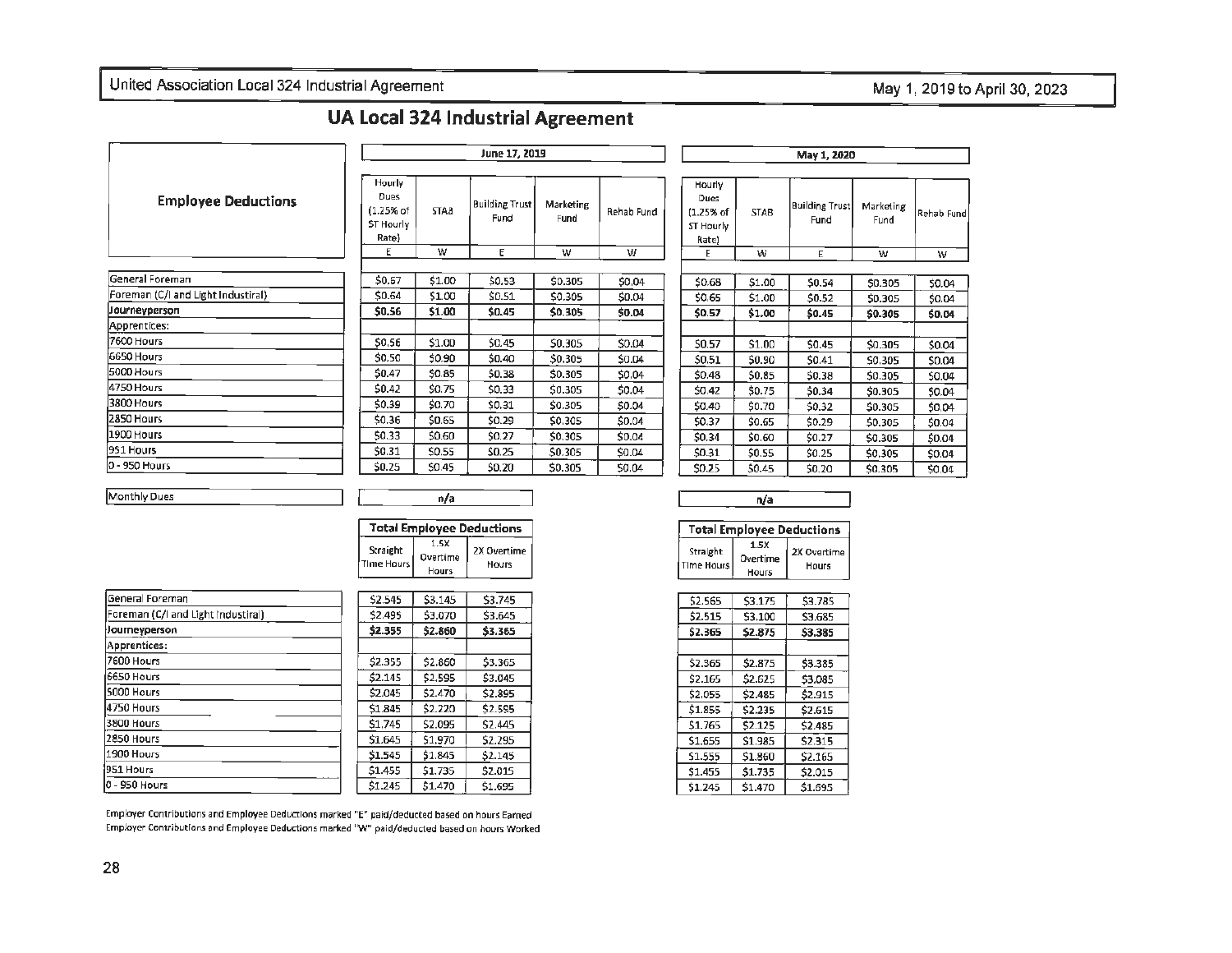May 1, 2019 to April 30, 2023

UA Local 324 industrial Agreement - Monetary Package Rates

| <b>Breakdown of Monetary Package</b>                 |      | May 1, 2021                          |                                    |         |                                              |                                  | May 1, 2022                                 |                                        |                      |                                  |                                  |
|------------------------------------------------------|------|--------------------------------------|------------------------------------|---------|----------------------------------------------|----------------------------------|---------------------------------------------|----------------------------------------|----------------------|----------------------------------|----------------------------------|
|                                                      |      | Straight Time<br>Hourly Wage<br>Rate | Vacation &<br>Holiday Pay<br>(12%) | Pension | Total Employer<br>Contributions <sup>®</sup> | <b>Total Monetary</b><br>Package | <b>Straight Time</b><br>Hourly Wage<br>Rate | Vacation &<br>Holiday Pay<br>$(12%)^1$ | Pension <sup>3</sup> | Total Employer<br>Contributions* | <b>Total Monetary</b><br>Package |
| General Foreman                                      | 120% | \$54.26                              | \$6.51                             | \$5.60  | \$4,01                                       | \$70.38                          | \$55.04                                     | \$6.60                                 | \$5.60               | \$4.01                           | \$71.25                          |
| Foreman (C/I and Light Industrial)                   | 115% | \$52.00                              | \$6.24                             | \$5.60  | \$4.01                                       | \$67.85                          | \$52.75                                     | \$6.33                                 | \$5.60               | \$4.01                           | \$68.69                          |
| Journeyperson                                        | 100% | \$45.22                              | \$5.43                             | \$5.60  | \$4.01                                       | \$60.26                          | \$45.87                                     | \$5.50                                 | \$5.60               | \$4.01                           | \$60.98                          |
| Apprentices:                                         |      |                                      |                                    |         |                                              |                                  |                                             |                                        |                      |                                  |                                  |
| 7600 Hours                                           | 100% | \$45.22                              | \$5.43                             | \$5.60  | \$4.01                                       | \$60.26                          | \$45.87                                     | \$5.50                                 | \$5.60               | \$4.01                           | \$60.98                          |
| <b>6650 Hours</b>                                    | 90%  | \$40.70                              | \$4.88                             | \$5.04  | \$4.01                                       | \$54.63                          | \$41.28                                     | \$4.95                                 | \$5.04               | \$4.01                           | \$55,28                          |
| 5000 Hours                                           | 85%  | \$38.44                              | \$4.61                             | \$4.76  | \$4.01                                       | \$51.82                          | \$38.99                                     | \$4.68                                 | \$4.76               | \$4.01                           | \$52.44                          |
| 4750 Hours                                           | 75%  | \$33.92                              | \$4.07                             | \$4.20  | \$4.01                                       | \$46,20                          | \$34.40                                     | \$4.13                                 | \$4.20               | \$4.01                           | \$46.74                          |
| 3800 Hours                                           | 70%  | \$31.65                              | \$3.80                             | \$3.92  | \$4.01                                       | \$43.38                          | \$32.11                                     | \$3.85                                 | \$3.92               | \$4.01                           | \$43.89                          |
| <b>2850 Hours</b>                                    | 65%  | \$29.39                              | \$3.53                             | \$3.64  | \$4.01                                       | \$40.57                          | \$29.82                                     | 53.58                                  | \$3.64               | \$4.01                           | \$41.05                          |
| <b>1900 Hours</b>                                    | 60%  | \$27.13                              | \$3.26                             | \$3.36  | \$4.01                                       | \$37.76                          | \$27.52                                     | \$3.30                                 | \$3.36               | \$4.01                           | \$38.19                          |
| 951 Hours                                            | 55%  | \$24.87                              | \$2.98                             | 53.08   | \$4.01                                       | \$34.94                          | \$25.23                                     | \$3.03                                 | \$3.08               | \$4.01                           | \$35.35                          |
| $0 - 950$ Hours                                      | 45%  | \$20.35                              | \$2.44                             | \$2.52  | \$4.01                                       | \$29.32                          | \$20.64                                     | \$2.48                                 | \$2.52               | \$4.01                           | \$29.65                          |
| <b>Employer Contributions</b>                        |      |                                      | May 1, 2021                        |         |                                              |                                  |                                             | May 1, 2022                            |                      |                                  |                                  |
| Health Benefit Fund                                  | E    |                                      |                                    | \$3.00  |                                              |                                  |                                             |                                        | \$3.00               |                                  |                                  |
| CLR Dues                                             | W    |                                      |                                    | 50.13   |                                              |                                  |                                             |                                        | \$0.13               |                                  |                                  |
| Rehabilitation Fund                                  | W    |                                      |                                    | \$0.04  |                                              |                                  |                                             |                                        | \$0.04               |                                  |                                  |
| JAPlan <sup>2</sup>                                  | w    |                                      |                                    | n/a     |                                              |                                  |                                             |                                        | n/a                  |                                  |                                  |
| <b>BCBCBTU Fund</b>                                  | w    |                                      |                                    | \$0.05  |                                              |                                  |                                             |                                        | \$0,05               |                                  |                                  |
| D&A Policy                                           | w    |                                      |                                    | \$0.01  |                                              |                                  |                                             |                                        | \$0.01               |                                  |                                  |
| Apprenticeship (Including Canadian Training Fund)    | w    |                                      |                                    | \$0.60  |                                              |                                  |                                             |                                        | \$0.60               |                                  |                                  |
| MTPF (GST to be added)                               | w    |                                      | \$0.18                             |         |                                              | \$0,18                           |                                             |                                        |                      |                                  |                                  |
| * Total Employer Contributions - Straight Time Hours |      |                                      | \$4.01                             |         |                                              |                                  |                                             | \$4.01                                 |                      |                                  |                                  |
| Total Employer Contributions - 1.5X Overtime Hours   |      |                                      |                                    | \$5.51  |                                              |                                  |                                             | \$5.51                                 |                      |                                  |                                  |
| * Total Employer Contributions - 2X Overtime Hours   |      |                                      |                                    | \$7.01  |                                              |                                  |                                             |                                        | \$7.01               |                                  |                                  |

1. As of June 17th, 2019 all Employer contributions are paid based on hours worked except the Pension and Health Benefit Funds which are paid based on hours earned. 2. JAPlan contributions have been suspended until further notice.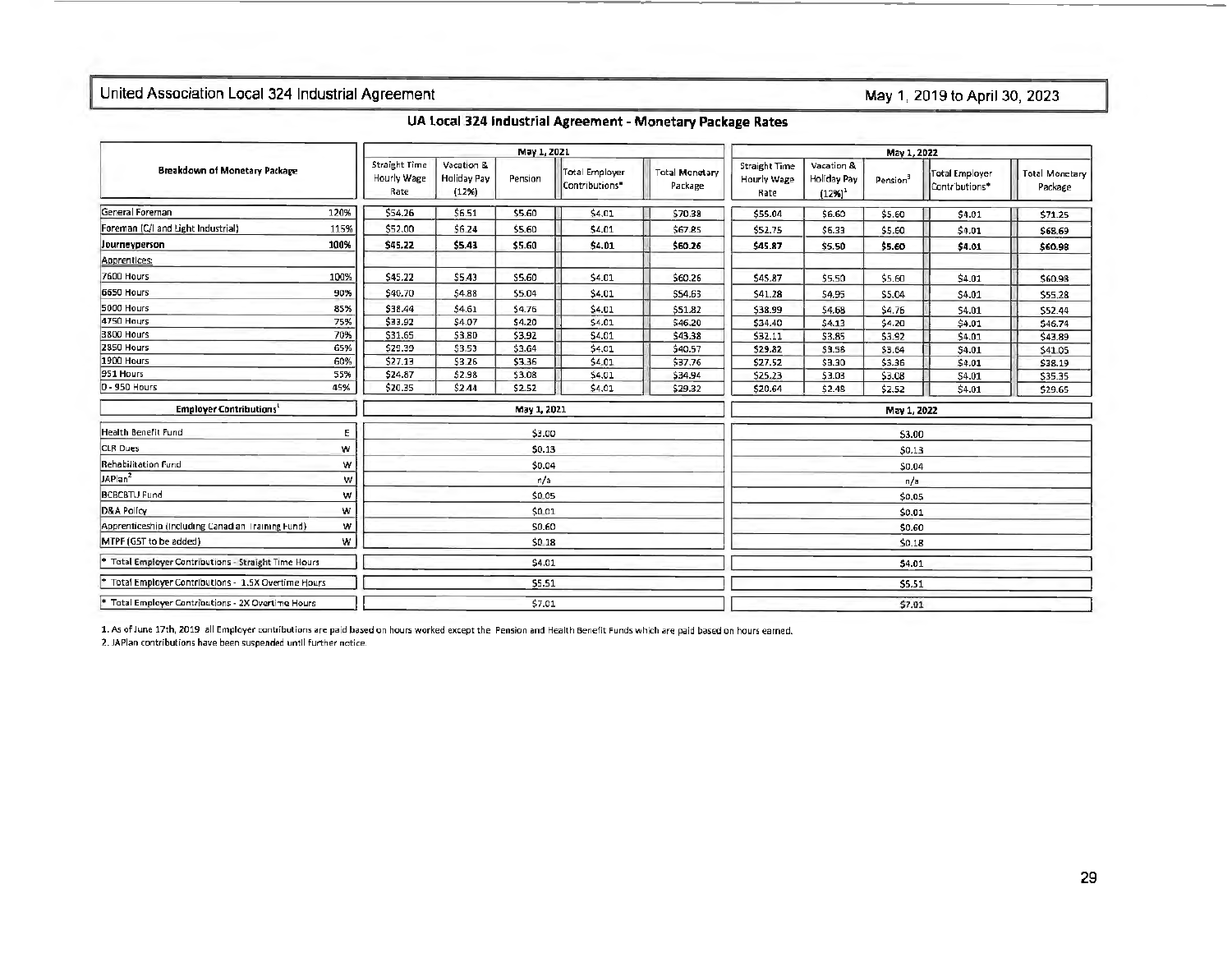# May 1, 2019 to April 30, 2023

# UA Local 324 Industrial Agreement

|                                    |                                                   | May 1, 2021 |                               |                   |            |                                                   | May 1, 2022 |                               |  |  |  |
|------------------------------------|---------------------------------------------------|-------------|-------------------------------|-------------------|------------|---------------------------------------------------|-------------|-------------------------------|--|--|--|
| <b>Employee Deductions</b>         | Hourly<br>Dues<br>11.25% of<br>ST Hourly<br>Rate) | <b>STAB</b> | <b>Building Trust</b><br>Fund | Marketing<br>Fund | Rehab Fund | Hourly<br>Dues<br>(1.25% of<br>ST Hourly<br>Rate) | <b>STAB</b> | <b>Building Trust</b><br>Fund |  |  |  |
|                                    | E                                                 | w           | E                             | w                 | w          | E                                                 | w           | E.                            |  |  |  |
| General Foreman                    | \$0.68                                            | \$1.00      | \$0.54                        | \$0.305           | \$0,04     | \$0.69                                            | \$1.00      | \$0.55                        |  |  |  |
| Foreman (C/I and Light Industiral) | \$0.65                                            | \$1.00      | \$0.52\$                      | \$0.305           | \$0.04     | \$0.66                                            | \$1.00      | \$0.53                        |  |  |  |
| Journeyperson                      | \$0.57                                            | \$1.00      | \$0.45                        | \$0.305           | \$0.04     | \$0.57                                            | \$1.00      | \$0.46                        |  |  |  |
| Apprentices:                       |                                                   |             |                               |                   |            |                                                   |             |                               |  |  |  |
| 7600 Hours                         | \$0.57                                            | \$1.00      | \$0.45                        | \$0,305           | \$0,04     | \$0.57                                            | \$1.00      | \$0.46                        |  |  |  |
| 6650 Hours                         | \$0.51                                            | \$0.90      | \$0.41                        | \$0.305           | \$0.04     | \$0.52                                            | \$0.90      | \$0.41                        |  |  |  |
| 5000 Hours                         | \$0.48                                            | \$0.85      | \$0.38                        | \$0.305           | \$0.04     | \$0.49                                            | \$0.85      | \$0.39                        |  |  |  |
| 4750 Hours                         | \$0.42                                            | \$0.75      | \$0.34                        | \$0.305           | \$0.04     | \$0.43                                            | \$0.75      | \$0.34                        |  |  |  |
| 3800 Hours                         | \$0.40                                            | \$0.70      | \$0.32                        | \$0,305           | \$0.04     | \$0.40                                            | \$0.70      | \$0.32                        |  |  |  |
| 2850 Hours                         | 50,37                                             | \$0.65      | \$0.29                        | \$0.305           | \$0.04     | \$0.37                                            | \$0.65      | \$0.30                        |  |  |  |
| 1900 Hours                         | \$0.34                                            | \$0.60      | \$0.27                        | \$0.305           | \$0.04     | \$0.34                                            | \$0.60      | \$0.28                        |  |  |  |
| 951 Hauts                          | \$0.31                                            | \$0.55      | \$0.25                        | \$0.305           | \$0.04     | \$0.32                                            | \$0,55      | \$0.25                        |  |  |  |
| i0 - 950 Hours                     | \$0.25                                            | \$0.45      | \$0.20                        | \$0.305           | \$0.04     | \$0.26                                            | \$0.45      | \$0.21                        |  |  |  |

| Hourly<br>Dues<br>(1.25% of<br>ST Hourly<br>Rate) | <b>STAB</b> | <b>Building Trust</b><br>Fund | Marketing<br>Fund | Rehab Fund |
|---------------------------------------------------|-------------|-------------------------------|-------------------|------------|
| E                                                 | w           | Ε                             | w                 | ₩          |
|                                                   |             |                               |                   |            |
| \$0.69                                            | \$1.00      | \$0.55                        | \$0.305           | \$0.04     |
| \$0.66                                            | \$1.00      | \$0.53                        | \$0.305           | S0.04      |
| \$0.57                                            | \$1.OD      | \$0.46                        | \$0.305           | \$0.04     |
|                                                   |             |                               |                   |            |
| \$0.57                                            | \$1.00      | \$0.45                        | \$0.305           | \$0.04     |
| \$0.52                                            | \$0.90      | \$0.41                        | \$0.305           | \$0.04     |
| \$0.49                                            | \$0.85      | \$0.39                        | \$0.305           | \$0.04     |
| \$0.43                                            | \$0.75      | \$0.34                        | \$0.305           | \$0.04     |
| \$0.40                                            | \$0.70      | <b>SO.32</b>                  | \$0.305           | \$0.04     |
| \$0.37                                            | \$0.65      | \$0.30                        | \$0.305           | \$0.04     |
| \$0.34                                            | \$0.60      | \$0.28                        | SO.305            | \$0.04     |
| \$0.32                                            | \$0.55      | \$0.25                        | \$0.305           | \$0.04     |
| \$0.26                                            | \$0.45      | 50.21                         | \$0,305           | \$0.04     |

| n/a                              |
|----------------------------------|
|                                  |
| <b>Total Employee Deductions</b> |

Straight

Time Hours

 $1.5X$ 

Overtime

Hours

2X Overtime

Hours

| <b>Total Employee Deductions</b> |                           |                      |  |  |  |  |  |
|----------------------------------|---------------------------|----------------------|--|--|--|--|--|
| Straight<br>Time Hours           | 1.5X<br>Overtime<br>Hours | 2X Overtime<br>Hours |  |  |  |  |  |

| \$2.585 | \$3.205 | \$3.825 |
|---------|---------|---------|
| \$2.535 | \$3,130 | \$3.725 |
| \$2,375 | \$2,890 | \$3.405 |
|         |         |         |
| \$2.375 | \$2,890 | \$3.405 |
| \$2.175 | \$2,640 | \$3,105 |
| \$2.075 | \$2.515 | \$2.955 |
| \$1,865 | \$2.250 | \$2.635 |
| \$1.765 | \$2.125 | \$2.485 |
| \$1.665 | \$2,000 | \$2.335 |
| \$1,565 | \$1,875 | \$2.185 |
| \$1.465 | \$1.750 | \$2,035 |
| \$1.265 | \$1.500 | \$1,735 |
|         |         |         |

| General Foreman                    | \$2.565            | \$3.175 | \$3,785 |
|------------------------------------|--------------------|---------|---------|
| Foreman (C/I and Light Industiral) | \$2.515            | \$3,100 | \$3.685 |
| Journeyperson                      | \$2.365            | \$2,875 | \$3.385 |
| Apprentices:                       |                    |         |         |
| 7600 Hours                         | \$2.365            | \$2.875 | \$3,385 |
| 6650 Hours                         | S <sub>2.165</sub> | \$2.625 | \$3.085 |
| 5000 Hours                         | \$2.055            | \$2.485 | \$2,915 |
| 4750 Hours                         | \$1,855            | \$2.235 | \$2.615 |
| 3800 Hours                         | \$1.765            | \$2.125 | \$2,485 |
| 2850 Hours                         | \$1.655            | \$1,985 | \$2.315 |
| 1900 Hours                         | \$1.555            | \$1,860 | \$2.165 |
| 951 Hours                          | \$1.455            | \$1.735 | \$2.015 |
| 0 - 950 Hours                      | \$1.245            | \$1,470 | \$1,695 |

Employer Contributions and Employee Deductions marked "E" paid/deducted based on hours Earned Employer Contributions and Employee Deductions marked "W" paid/deducted based on hours Worked